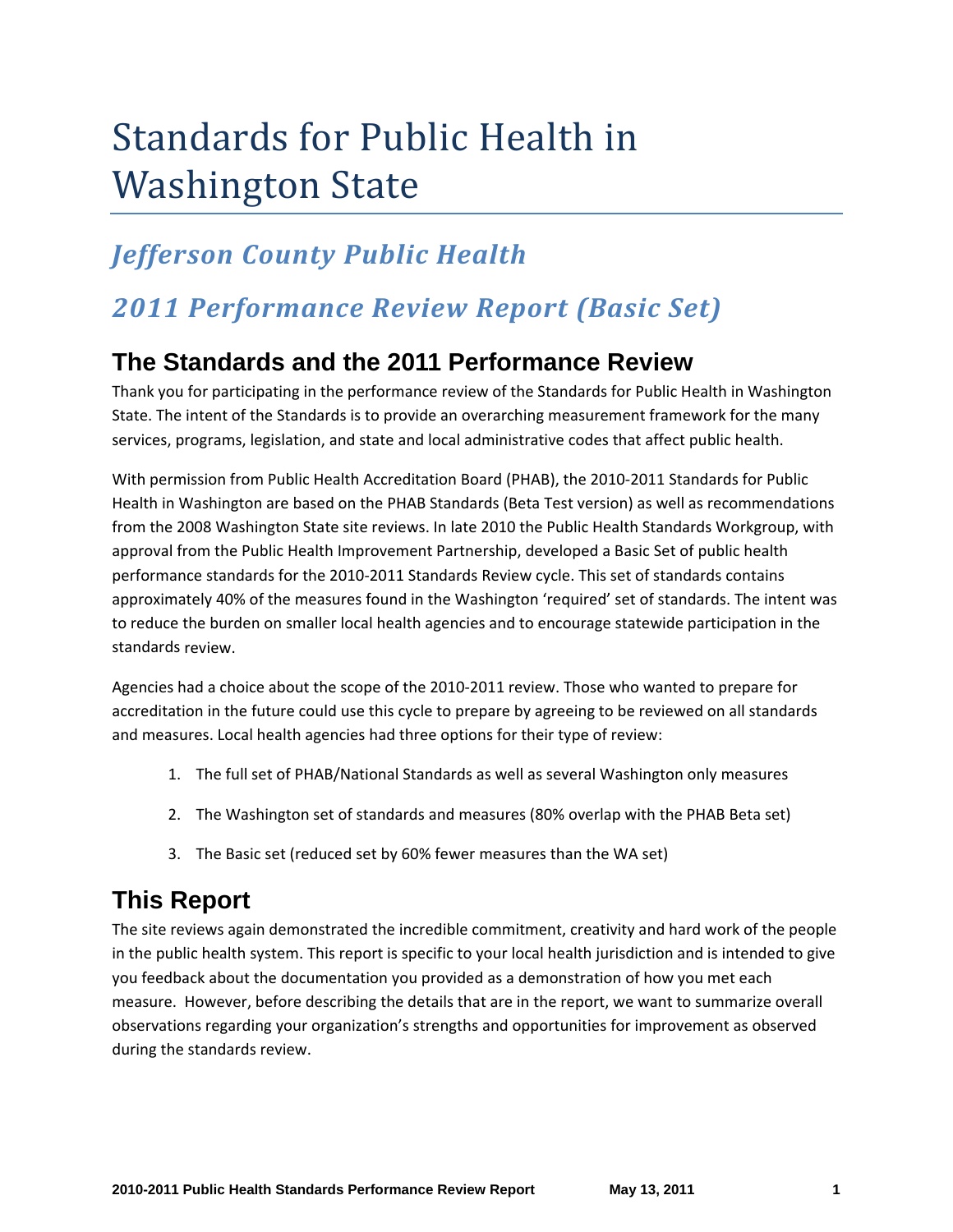# **Strengths**

- Written Policies regarding Confidentiality and HIPPA requirements
- Process and protocols to maintain collect data from multiple sources for comprehensive review and analysis of surveillance data
- Conducting and disseminating health data focused on population health status and issues facing the community
- Investigating health problems and environmental public health hazards to protect the community including the timely investigation and reporting of notifiable diseases, lab test results and investigation results
- Maintaining written protocols and implementing a system to receive and provide health alerts and appropriate response on a 24/7 basis
- Risk Communication Plan
- Development of public health policies and plans
- Conducting enforcement activities
- Numerous exemplary documents representing multiple strengths in your programs
- QI improvement efforts

# **Areas for Improvement**

- Implement a Quality Improvement Plan
- Establish and implement quantifiable and time‐framed measures and outcomes in all program areas and activities

# **The Performance Review Approach**

The performance review included the 2010 Department of Health review as a PHAB Beta Test site and 34 local health jurisdictions (LHJs) sites. Each site was asked to use the appropriate Guidelines to prepare for the performance review, organizing documentation supporting the review of each measure.

During the performance review, an independent consultant from MarMason Consulting, LLC evaluated the documents and scored each measure. For those LHJs that opted to submit documentation for either the full PHAB/National standards or the Washington Standards, an internal DOH reviewer also participated in the scoring. When the reviewer had questions regarding the documentation, an informal interview was conducted with the appropriate manager or staff person from the agency. In addition, potential exemplary practice documentation was collected from each site. The reviews concluded with a closing conference in which general strengths and opportunities for improvement were discussed, and feedback on the standards and assessment process was obtained. All of this information will be compiled into a statewide system report, with recommendations regarding the next steps for the performance improvement of public health practice across the State.

# **Results of the Site Review**

The attached report is organized into three sections. First there is a summary showing Part A and each of the ten domains and the performance on each measure in each standard. This section is color coded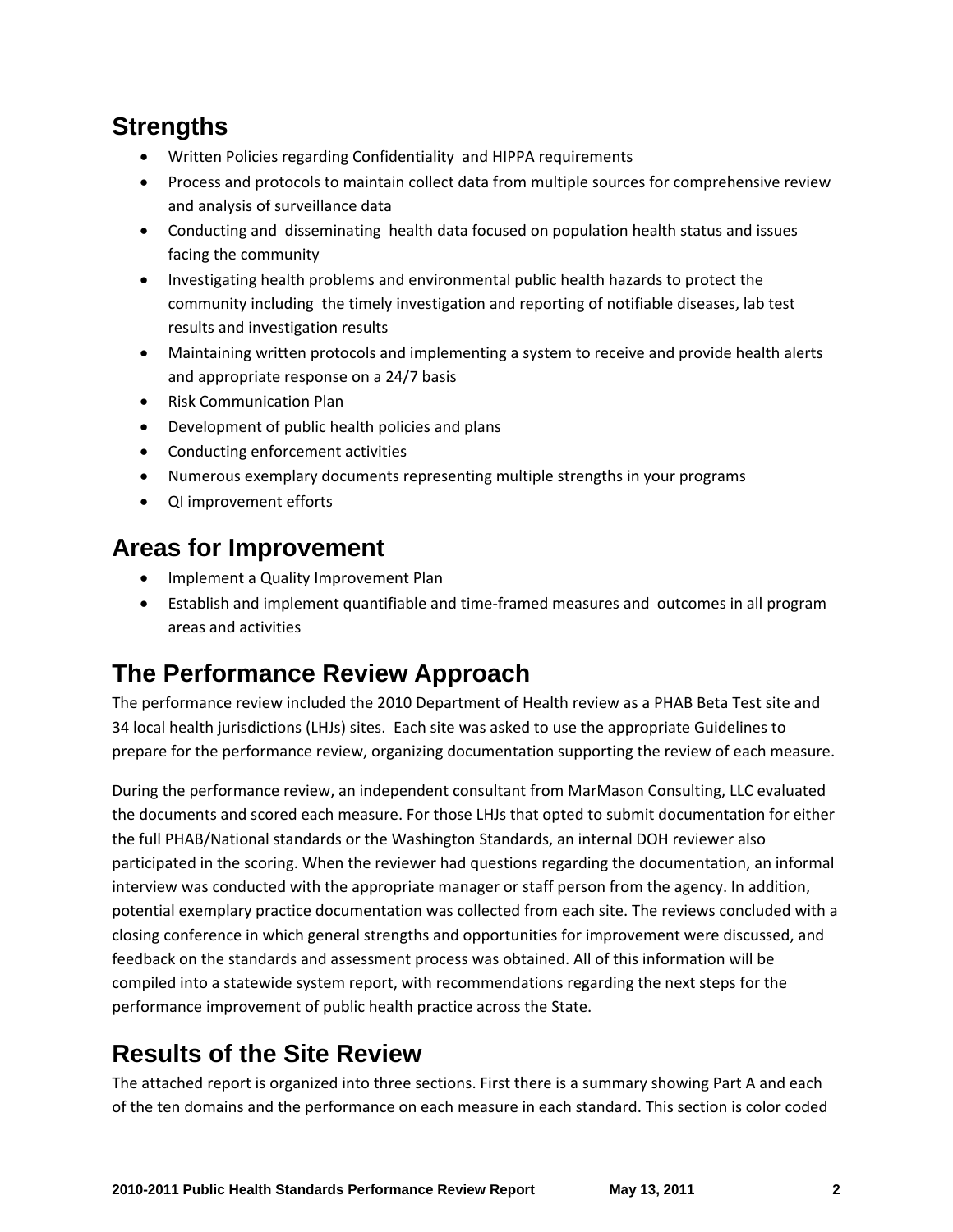with green to indicate that the measure was demonstrated, yellow to indicate that the measure was partially demonstrated and red to indicate that the measure was not demonstrated. The measure is blank if it was scored as 'not applicable.' This summary gives the agency immediate information on performance in each of the standards. The second section is a detailed summary for each measure with a list of all the documents used to score the measure and related comments for all measures applicable at the agency level. In this second section, measures that were scored at the program level show the calculated score derived from the program scores and the documentation and comments for all programs. The third section of this report is the program detail with the list of documents and comments for each of the programs reviewed for the LHJ. The scores from each of the programs were aggregated to provide a single score for that measure at the agency level that is reported in section two.

# **Comparability to Previous Results**

Due to the adoption of the PHAB standards, a major revision from the previous WA Standards, as well as changes in the type of review for many measures, comparison with the three earlier cycles of standards review cannot be made.

# **Scoring and Related Information in the Site Reports**

For each measure scored by the reviewer:

- $\circ$  2 = demonstrates the measure,
- $\circ$  1 = partially demonstrates the measure,
- $\circ$  0 = does not demonstrate the measure.

Note that some measures were Not Applicable due to scoring in previous measures or the determination that they are not part of the activities of a specific program and these measures are noted as NA.

*Comments* provide clarification regarding the intent of the measure or the score assigned.

*Documents* lists, in abbreviated form, the documents that were the basis for the score. When multiple documents were provided and some did not demonstrate the measure or there were many more examples than needed, they are not all listed.

*For each Standard*: at the end of each Standard, there is a roll‐up of the scores on all *applicable* measures in the Standard (the percent of measures scored as *demonstrates*, the percent scored as *partially demonstrates*, the percent scored as *does not demonstrate*).

# **Next Steps**

**First, celebrate what you have accomplished**. In the period between the 2008 Performance Review and this performance cycle, it was clear to the site reviewers that improvements had been developed and implemented. Again, thank you for all of your hard work every day and especially for your work in preparing for the standards reviews.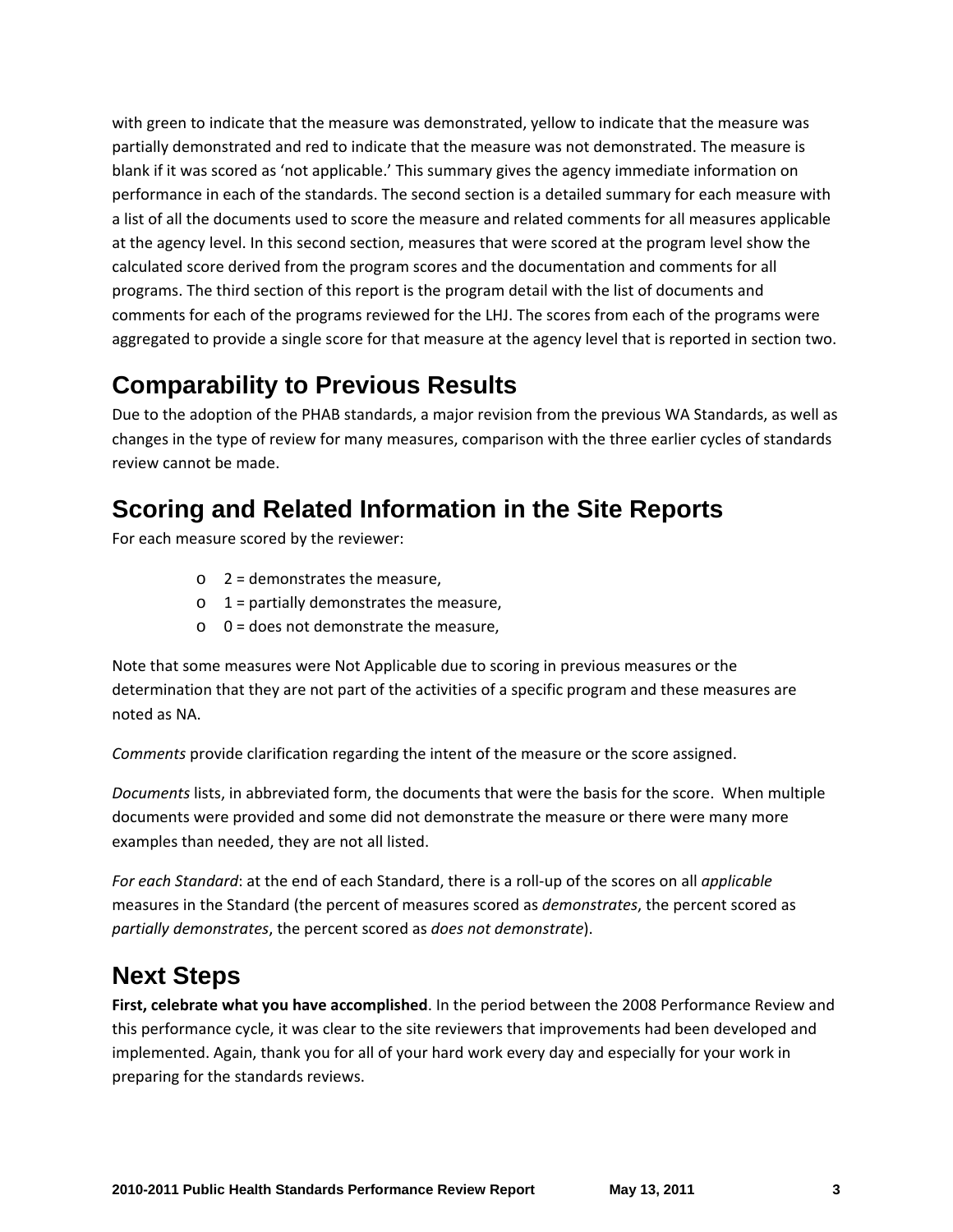**Next, select the areas where you want to improve your performance.** All of the information provided in this report is intended to support improvement of your organization's work on behalf of the citizens in your community and Washington State. After you have had a chance to digest this report and share it with staff and your Board of Health, you should review the data again to determine which areas of your work might benefit from a *focused improvement process*. Develop a brief, but specific and doable work plan—don't try to improve everything at once!

In selecting your areas of improvement you will be able to look at your overall strengths and opportunities for improvement (summarized above), or at the scores of specific Standards or measures. You will be assisted in this effort by several initiatives:

- *Exemplary practices:* The Exemplary Practices Compendium provides you with documentation from many of the LHJs in Washington State. Potential exemplary practice documents were gathered from each of the sites and the very best examples for each measure will be organized into an electronic tool kit. This material will be available at www.doh.wa.gov/phip/Standards/BestPractices/StandardsExemplaryPractices.htm.
- *Statewide initiatives* such as the Multistate Learning Collaborative and other efforts like the 5930 Initiative provide opportunities for formal efforts to improve performance. Based on the recommendations in the system wide report, the Public Health Improvement Partnership will adopt additional statewide initiatives related to the measures.

**Finally, begin preparing now for the next performance review.** The Standards Performance process itself has been conducted using quality improvement principles and methods, including the Plan‐Do‐ Study‐Act cycle. At this time, the next cycle is planned for 2013‐2014.

# **Strategies for building on your current performance:**

- Save the documentation you have used in this cycle as a good starting point for continuing to identify documentation for demonstrating performance.
- Establish an electronic document library for collecting documentation and to facilitate the continued use of an electronic format for the next cycle.
- Adopt or adapt as many exemplary practices as possible to improve your performance against the measures. There is no reason to 're-invent the wheel,' when another LHJ may have an excellent process or documentation method that you can start using with less time and effort.
- Identify methods for getting technical assistance from state programs, or from other LHJs that may have targeted the same areas for improvement. Great gains can be made through sharing ideas and resources.

Again, we thank you for all your work in preparing for this performance review, and especially for the terrific work you do in protecting and promoting the health of the citizens of Washington State that we were privileged to review.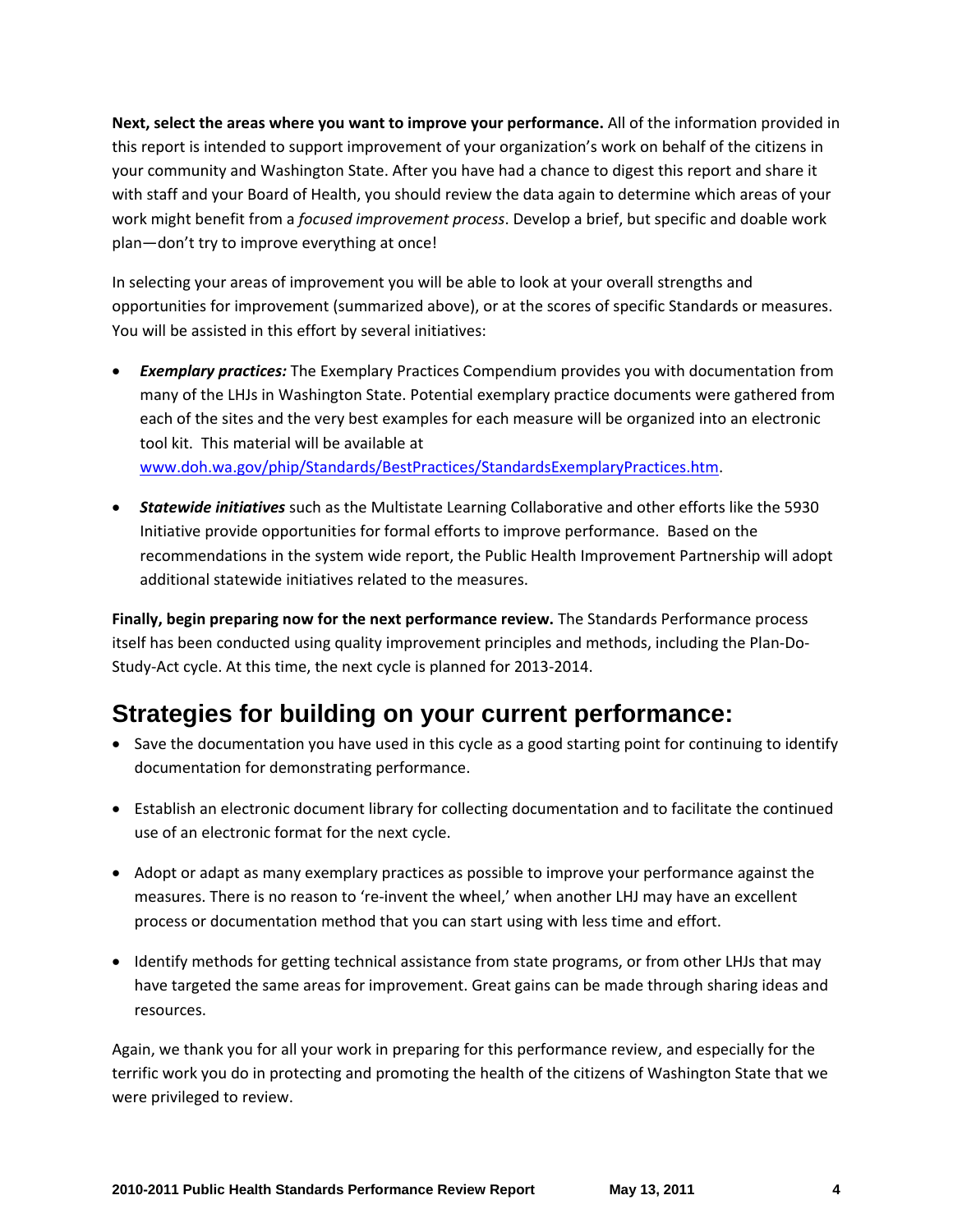Please contact Wanda Williams if you have any questions at wanda.williams@doh.wa.gov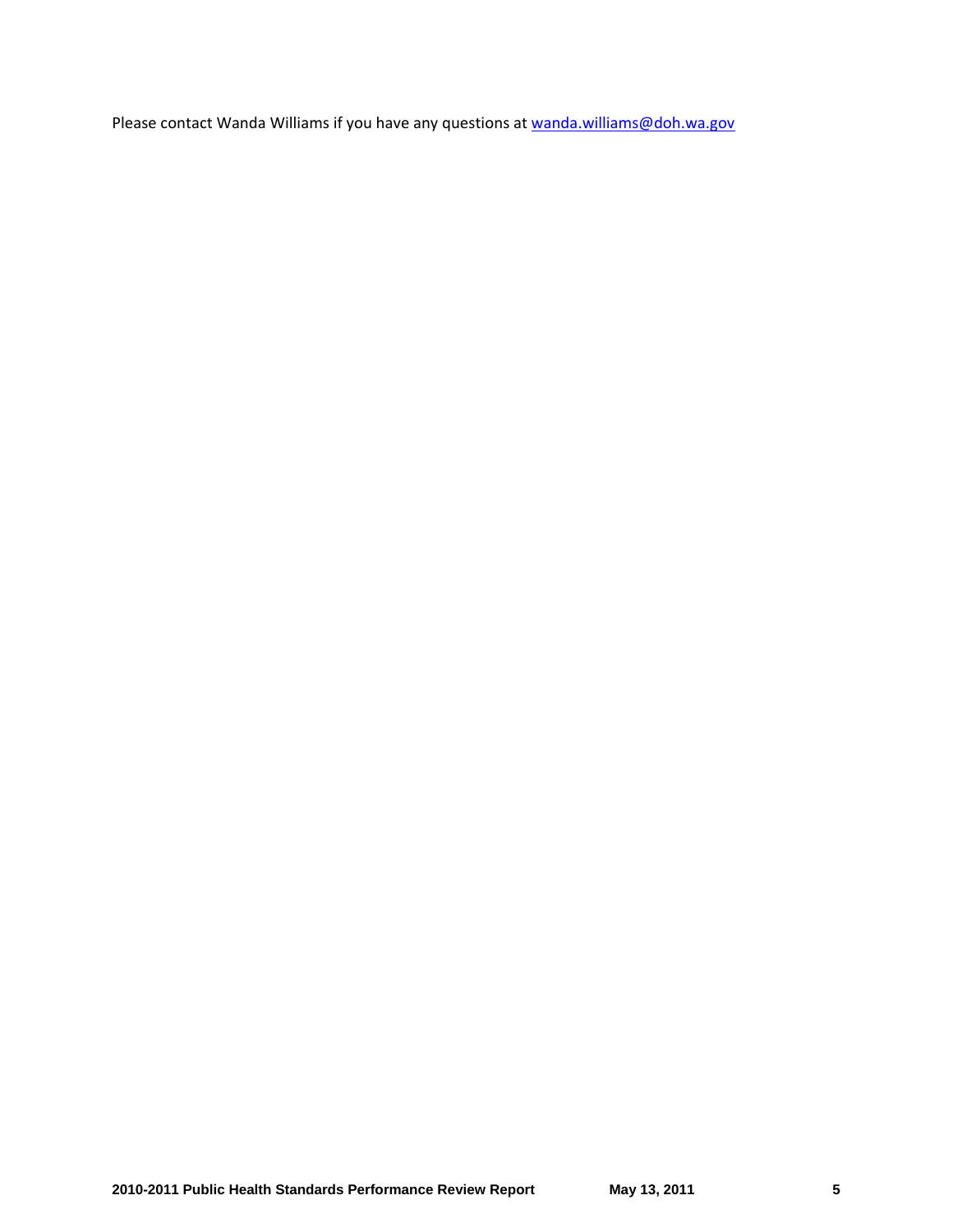**Score Key: 2 = Demonstrates 1 = Partially Demonstrates 0 = Does Not Demonstrate NA = Not Applicable** 

Domain: A Administrative Capacity and Governance

Standard: 1 Provide Infrastructure for Public Health Services

| <b>Measure</b> | <b>Score</b> | <b>Compliance</b><br><b>Demonstration</b> |
|----------------|--------------|-------------------------------------------|
| $A.1.2$ L      |              | Demonstrated                              |

Standard: 2 Provide Financial Management Systems

| <b>Measure</b> | <b>Score</b> | <b>Compliance</b><br><b>Demonstration</b> |
|----------------|--------------|-------------------------------------------|
| A.2.3L         |              | Demonstrated                              |

Domain: 1 Conduct and disseminate assessments focused on population health status and public health issues facing the community

Standard: 1 Collect and Maintain Population Health Data

| <b>Measure</b> | <b>Score</b> | <b>Compliance</b><br><b>Demonstration</b> |
|----------------|--------------|-------------------------------------------|
| 1.1.1 L        |              | Demonstrated                              |

Standard: 2 Analyze Public Health Data

| <b>Measure</b> | <b>Score</b> | <b>Compliance</b><br><b>Demonstration</b> |
|----------------|--------------|-------------------------------------------|
| 1.2.1 L        |              | Demonstrated                              |
| 1.2.2 L        |              | Demonstrated                              |

Standard: 3 Use Data for Public Health Action

| <b>Measure</b> | <b>Score</b> | <b>Compliance</b><br><b>Demonstration</b> |
|----------------|--------------|-------------------------------------------|
| 1.3.1 L        |              | Demonstrated                              |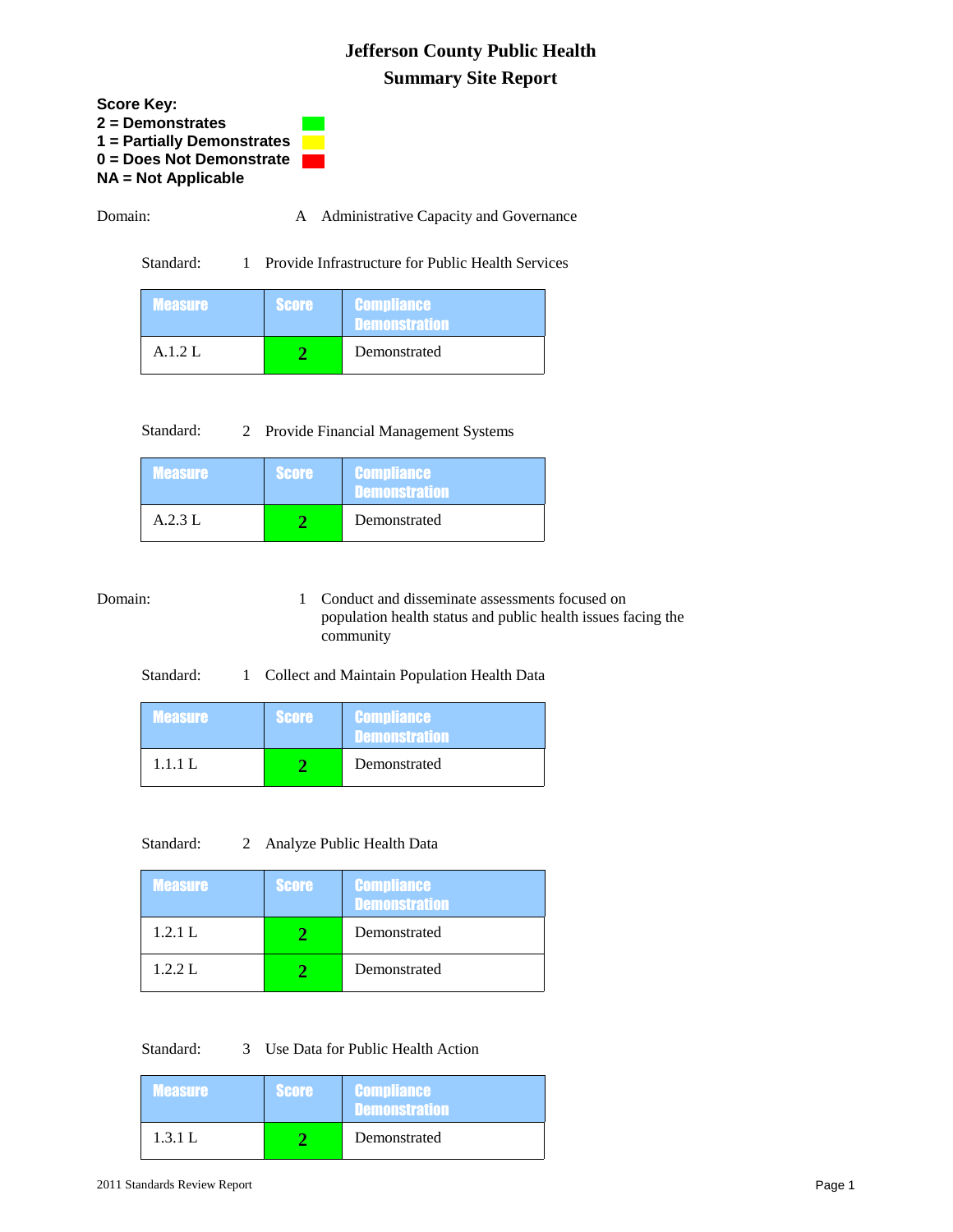

Standard: 3 Use Data for Public Health Action

| <b>Measure</b> | <b>Score</b> | <b>Compliance</b><br><b>Demonstration</b> |
|----------------|--------------|-------------------------------------------|
| 1.3.3 L        |              | Demonstrated                              |

Domain: 2 Investigate health problems and environmental public health hazards to protect the community

#### Standard: 1 Investigate Health Problems and Environmental Public Health Hazards

| <b>Measure</b> | <b>Score</b> | <b>Compliance</b><br><b>Demonstration</b> |
|----------------|--------------|-------------------------------------------|
| 2.1.1 L        |              | Demonstrated                              |
| 2.1.5 L        |              | Demonstrated                              |

| Standard: | 2 Contain/Mitigate Health Problems and Environmental |
|-----------|------------------------------------------------------|
|           | Public Health Hazards                                |

| <b>Measure</b> | <b>Score</b> | <b>Compliance</b><br><b>Demonstration</b> |
|----------------|--------------|-------------------------------------------|
| 2.2.3 L        |              | Demonstrated                              |

Standard: 4 Maintain Policies for Communication

| <b>Measure</b> | <b>Score</b> | <b>Compliance</b><br><b>Demonstration</b> |
|----------------|--------------|-------------------------------------------|
| 2.4.1 L        |              | Demonstrated                              |
| 2.4.2 L        |              | Demonstrated                              |
| 2.4.4 L        |              | Demonstrated                              |

#### Domain: 3 Inform and educate about public health issues and functions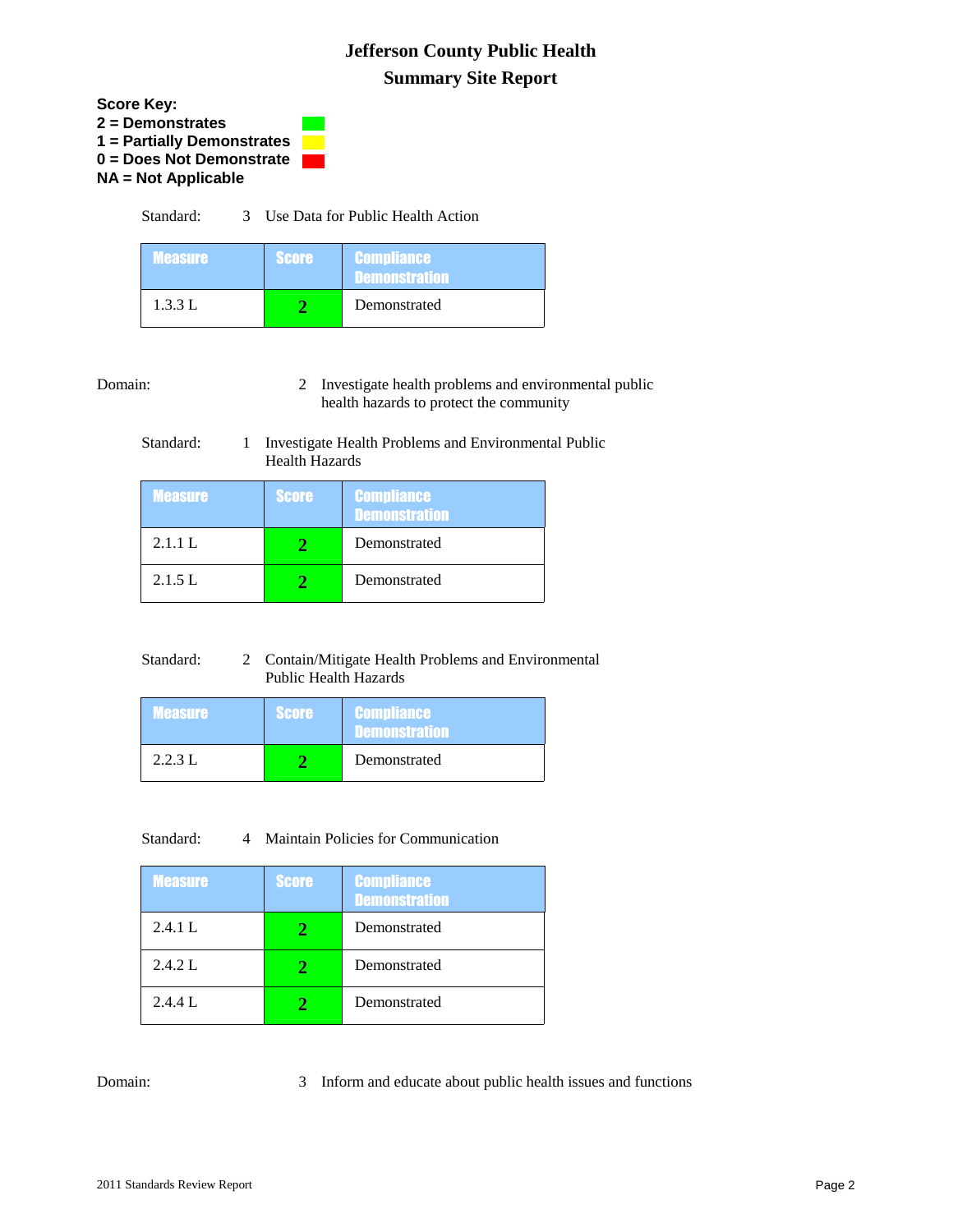

| Standard: | Provide Prevention and Wellness Policies, Programs, |
|-----------|-----------------------------------------------------|
|           | Processes, and Interventions                        |

| <b>Measure</b> | <b>Score</b> | <b>Compliance</b><br><b>Demonstration</b> |
|----------------|--------------|-------------------------------------------|
| 3.1.1 L        |              | Demonstrated                              |
| 3.1.2 L        |              | Demonstrated                              |

| Standard: | 2 Communicate Information on Public Health Issues and |
|-----------|-------------------------------------------------------|
|           | <b>Functions</b>                                      |

| <b>Measure</b> | <b>Score</b> | <b>Compliance</b><br><b>Demonstration</b> |
|----------------|--------------|-------------------------------------------|
| 3.2.3 L        |              | Demonstrated                              |
| 3.2.4 L        |              | Demonstrated                              |

Domain: 4 Engage with the community to identify and address health problems

### Standard: 1 Engage the Public Health System and the Community in Identifying and Addressing Health Problems

| <b>Measure</b> | <b>Score</b> | <b>Compliance</b><br><b>Demonstration</b> |
|----------------|--------------|-------------------------------------------|
| 4.1.1 L        |              | Demonstrated                              |

#### Standard: 2 Engage the Community to Promote Policies to Improve the Public's Health

| <b>Measure</b> | <b>Score</b> | <b>Compliance</b><br><b>Demonstration</b> |
|----------------|--------------|-------------------------------------------|
| 4.2.1 L        |              | Demonstrated                              |

Domain: 5 Develop public health policies and plans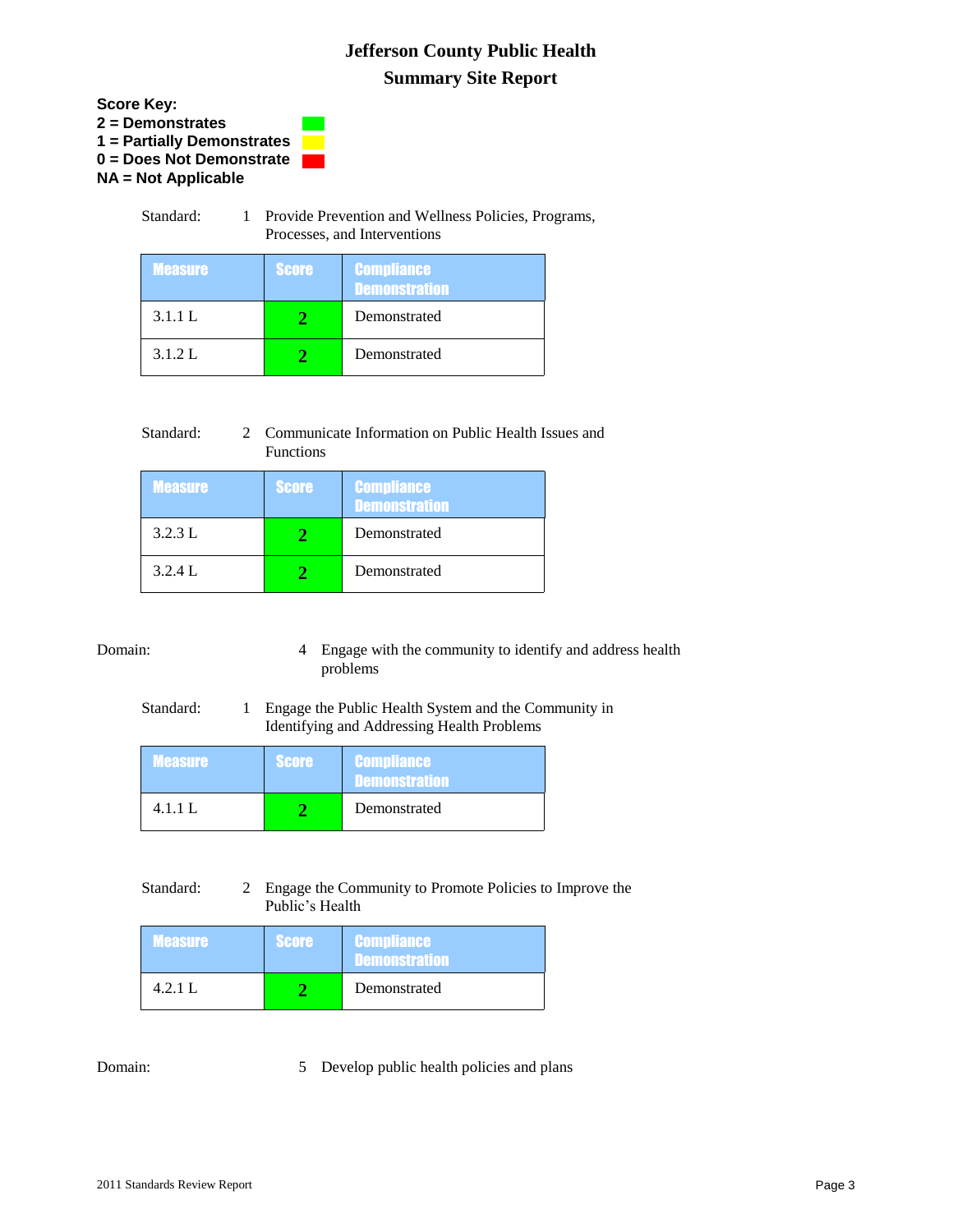

Standard: 2 Develop and Implement a Strategic Plan

| <b>Measure</b> | <b>Score</b> | <b>Compliance</b><br><b>Demonstration</b> |
|----------------|--------------|-------------------------------------------|
| 5.2.2 L        |              | Demonstrated                              |
| 5.2.3 L        |              | Demonstrated                              |

|  | Standard: |  | Maintain All Hazards/Emergency Response Plan |  |
|--|-----------|--|----------------------------------------------|--|
|--|-----------|--|----------------------------------------------|--|

| <b>Measure</b> | <b>Score</b> | <b>Compliance</b><br><b>Demonstration</b> |
|----------------|--------------|-------------------------------------------|
| 5.4.2 L        |              | Demonstrated                              |

#### Domain: 6 Enforce public health laws and regulations

#### Standard: 2 Educate About Public Health Laws

| <b>Measure</b> | <b>Score</b> | <b>Compliance</b><br>Demonstration |
|----------------|--------------|------------------------------------|
| 6.2.2 L        |              | Demonstrated                       |
| 6.2.3 L        |              | Demonstrated                       |

Standard: 3 Conduct Enforcement Activities

| <b>Measure</b> | <b>Score</b> | <b>Compliance</b><br><b>Demonstration</b> |
|----------------|--------------|-------------------------------------------|
| 6.3.1 L        | 2            | Demonstrated                              |
| 6.3.2 L        | 2            | Demonstrated                              |
| 6.3.3 L        | 2            | Demonstrated                              |
| 6.3.4 L        |              | Demonstrated                              |

#### Domain: 7 Promote strategies to improve access to healthcare services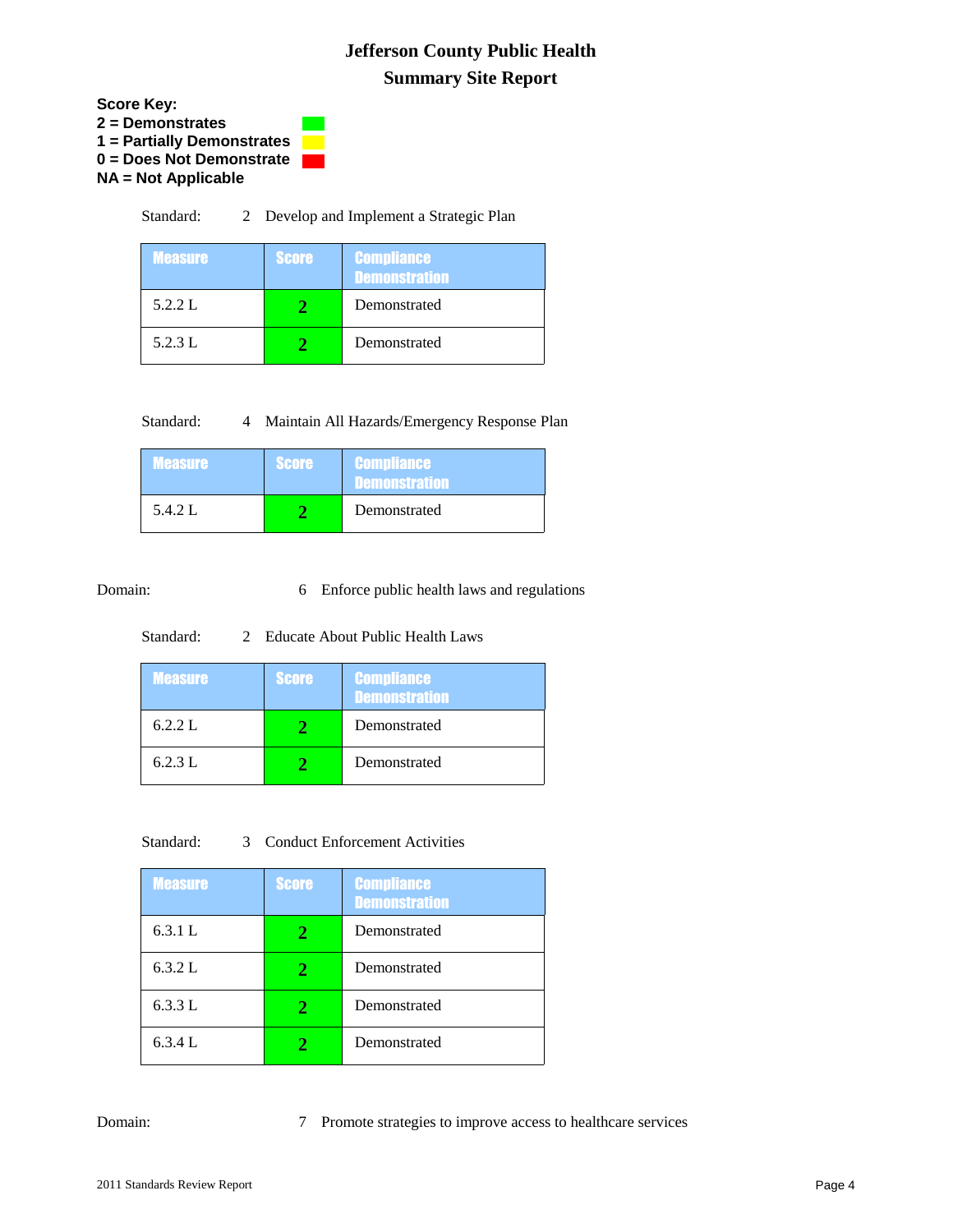

|                | Services     |                                    |
|----------------|--------------|------------------------------------|
| <b>Measure</b> | <b>Score</b> | <b>Compliance</b><br>Demonstration |
| 7.2.1 L        |              | Demonstrated                       |

### Domain: 8 Maintain a competent public health workforce

Standard: 2 Maintain a Competent Public Health Workforce

| <b>Measure</b> | <b>Score</b> | <b>Compliance</b><br><b>Demonstration</b> |
|----------------|--------------|-------------------------------------------|
| 8.2.1 L        |              | Demonstrated                              |
| 8.2.3 L        |              | <b>Partially Demonstrated</b>             |

Domain: 9 Evaluate and continuously improve processes, programs, and interventions

Standard: 1 Evaluate the Effectiveness of Public Health Processes, Programs, and Interventions

| <b>Measure</b> | <b>Score</b> | <b>Compliance</b><br><b>Demonstration</b> |
|----------------|--------------|-------------------------------------------|
| 9.1.3 L        |              | Demonstrated                              |
| 9.1.4 L        |              | Demonstrated                              |

#### Standard: 2 Implement Quality Improvement

| <b>Measure</b> | <b>Score</b> | <b>Compliance</b><br><b>Demonstration</b> |
|----------------|--------------|-------------------------------------------|
| 9.2.2 L        |              | <b>Partially Demonstrated</b>             |
| 9.2.3 L        |              | Demonstrated                              |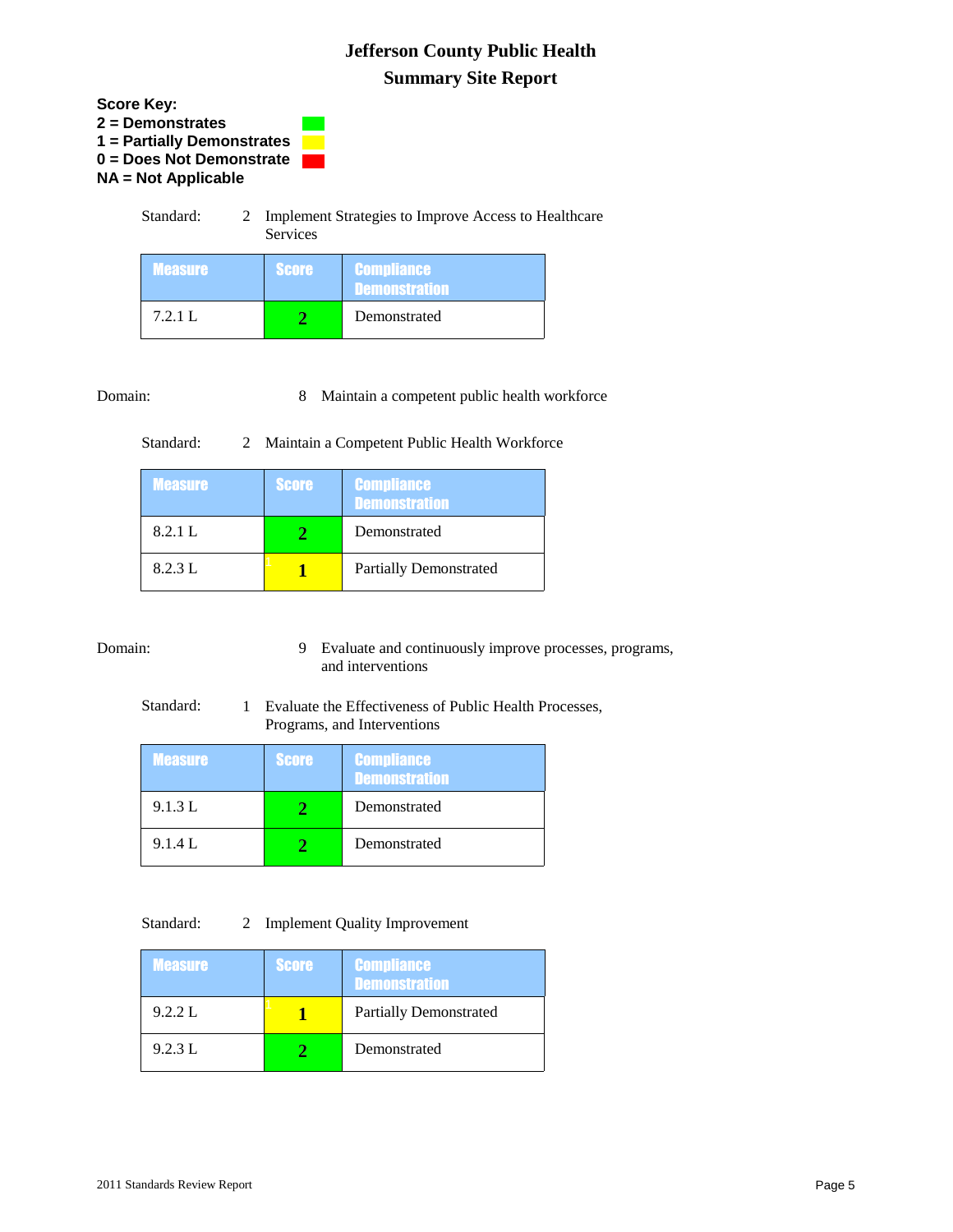

### **Overall Score Totals**

|                               | <b>Specific LHJ</b><br><b>Totals</b> |
|-------------------------------|--------------------------------------|
| Demonstrated                  | 94%                                  |
| <b>Partially Demonstrated</b> | 6%                                   |
| <b>NOT Demonstrated</b>       | $0\%$                                |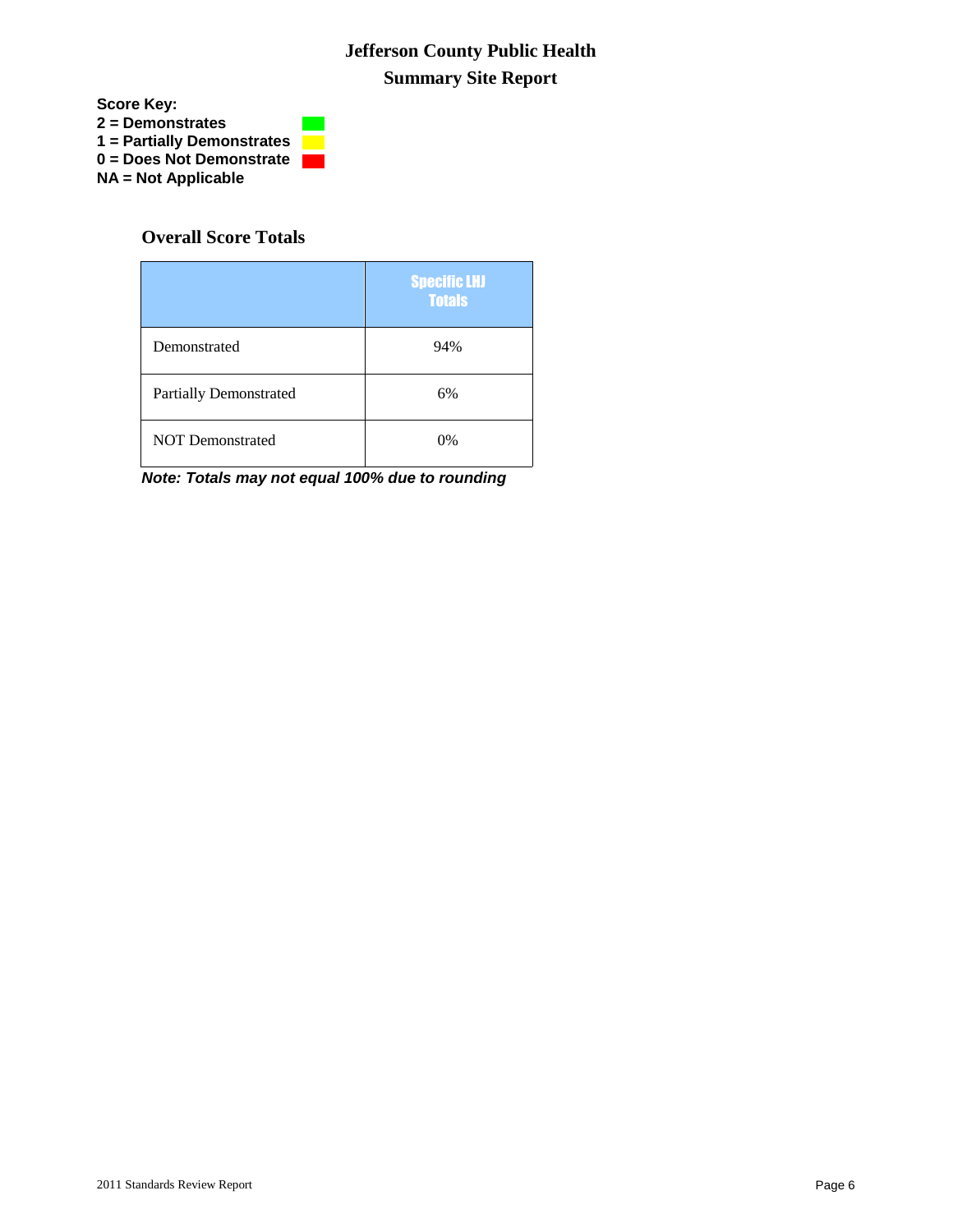#### Domain: A Administrative Capacity and Governance

Standard: 1 Provide Infrastructure for Public Health Services

Develop and maintain an operational infrastructure to support the performance of public health functions.

|         | <b>Score</b>   | <b>Comments</b> | <b>Documents</b>                                                                                                                                                                                                                                                                                                                                                                        |
|---------|----------------|-----------------|-----------------------------------------------------------------------------------------------------------------------------------------------------------------------------------------------------------------------------------------------------------------------------------------------------------------------------------------------------------------------------------------|
| A.1.2 L | $\mathfrak{D}$ |                 | 03 11 10 General Staff Meeting Notes<br>HIPAA review, HIPAA Training 3-11-<br>2010, HIPAA BUSINESS ASSO<br>Contract, Ackn of Receipt-Privacy,<br>Disclosing PHI Policy, HIPAA-<br>CaseQuestion, HIPAA-EMPLOYEE<br><b>CONFIDENTIALITY FORM 2011,</b><br>JCPH Limiting Access Policy, JCPH<br><b>NON-EMPLOYEE Access</b><br>Confidential Info, SecurityStandards-<br>HIVSurveillance 7-09 |

Score Totals for Standard: 1 Provide Infrastructure for Public Health Services

|                               | <b>Specific LHJ</b><br><b>Totals</b> |
|-------------------------------|--------------------------------------|
| Demonstrated                  | 100%                                 |
| <b>Partially Demonstrated</b> | $0\%$                                |
| <b>NOT Demonstrated</b>       | 0%                                   |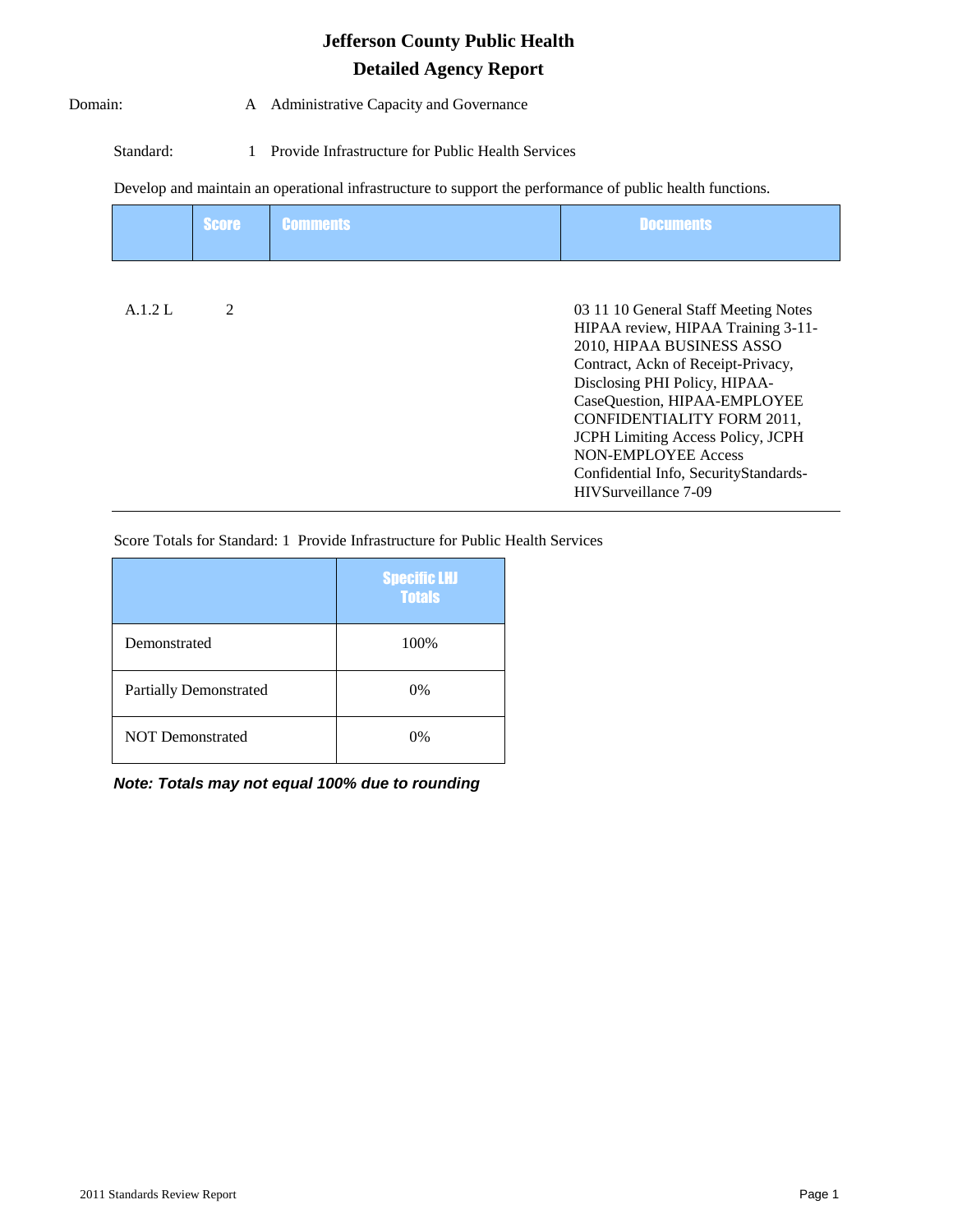#### Domain: A Administrative Capacity and Governance

#### Standard: 2 Provide Financial Management Systems

Establish effective financial management systems.

|        | <b>Score</b>   | <b>Comments</b> | <b>Documents</b>                                                                                                                                                                                             |
|--------|----------------|-----------------|--------------------------------------------------------------------------------------------------------------------------------------------------------------------------------------------------------------|
| A.2.3L | $\mathfrak{D}$ |                 | 2010ExpForecasting,<br>2010RevForecasting,<br>FinanceMtgMinutesDec2010,<br>FinanceMtgMinutesOCT2010,<br>ExpBudTracking Report 2010, BOCC<br>Offical Business 12/14/10, 2011<br><b>Annual Budget Approved</b> |

Score Totals for Standard: 2 Provide Financial Management Systems

|                               | <b>Specific LHJ</b><br><b>Totals</b> |
|-------------------------------|--------------------------------------|
| Demonstrated                  | 100%                                 |
| <b>Partially Demonstrated</b> | $0\%$                                |
| <b>NOT Demonstrated</b>       | $0\%$                                |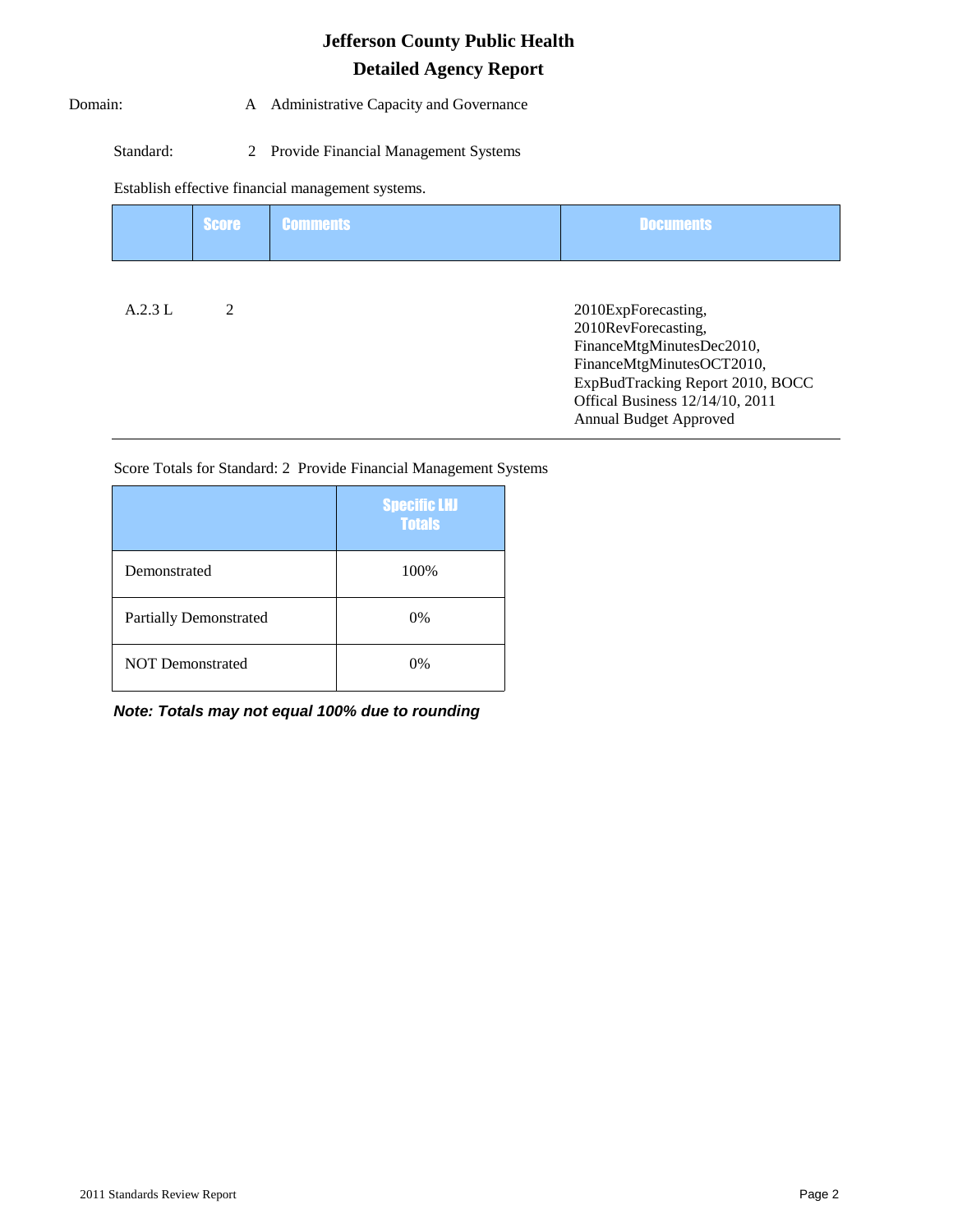Domain: 1 Conduct and disseminate assessments focused on population health status and public health issues facing the community

Standard: 1 Collect and Maintain Population Health Data

Collect and maintain reliable, comparable, and valid data that provide information on conditions of public health importance and on the health status of the population.

|         | <b>Score</b>   | <b>Comments</b> | <b>Documents</b>                                                                                                                                                                                                                                                                                                                                                                                                      |
|---------|----------------|-----------------|-----------------------------------------------------------------------------------------------------------------------------------------------------------------------------------------------------------------------------------------------------------------------------------------------------------------------------------------------------------------------------------------------------------------------|
| 1.1.1 L | $\mathfrak{D}$ |                 | 11-Internet Usage Policy, 2009<br>Performance Measures Report CD,<br>120710 RDO Report Jefferson co, AUg<br>2010 FINAL clean air regulation flow<br>chart, Jefferson 24-7 after-hours<br>070409, Jefferson During Business<br>Hours 7-30-09, Notifiable Cond Guide,<br>R2 ERP App 2 (30Dec10) RDO prot,<br>R <sub>2</sub> ERP Tab 2A (16Dec10) RDO<br>roster, R2 ERP Tab 2B (16Dec10)<br><b>Notifications UPDATED</b> |

Score Totals for Standard: 1 Collect and Maintain Population Health Data

|                               | <b>Specific LHJ</b><br><b>Totals</b> |
|-------------------------------|--------------------------------------|
| Demonstrated                  | 100%                                 |
| <b>Partially Demonstrated</b> | 0%                                   |
| <b>NOT Demonstrated</b>       | 0%                                   |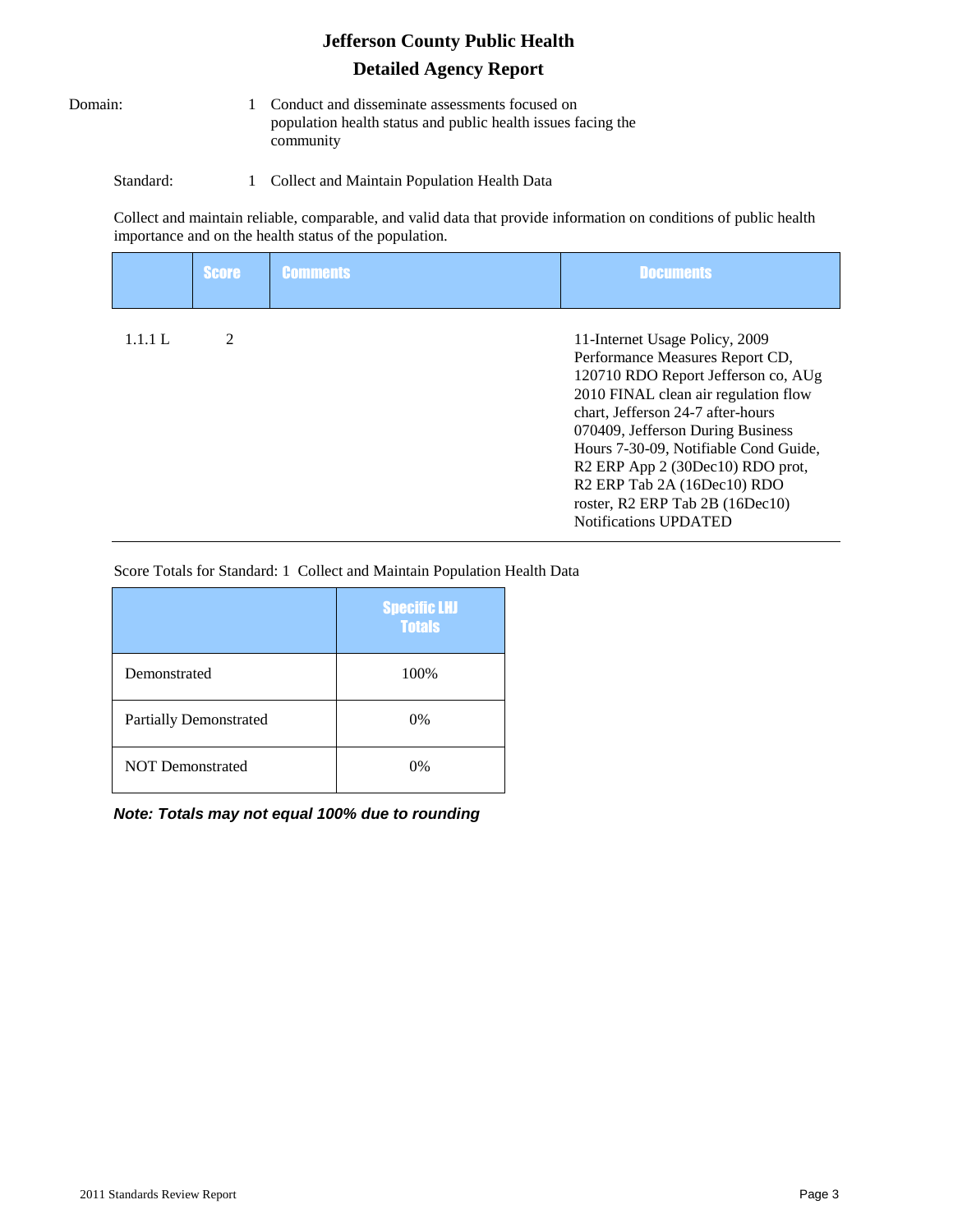Domain: 1 Conduct and disseminate assessments focused on population health status and public health issues facing the community

Standard: 2 Analyze Public Health Data

Analyze public health data to identify health problems, environmental public health hazards, and social and economic risks that affect the public's health.

|         | <b>Score</b>   | <b>Comments</b> | <b>Documents</b>                                                                                                                                                                                                                                                                                                                                                                            |
|---------|----------------|-----------------|---------------------------------------------------------------------------------------------------------------------------------------------------------------------------------------------------------------------------------------------------------------------------------------------------------------------------------------------------------------------------------------------|
| 1.2.1 L | 2              |                 | 12-16-10_BOH_Minutes_tob._distrib,<br>2009 Performance Measures Report<br>CD, Chlamydia Screening Improvement<br>Process 12-2010, JCPH Tobacco Fact<br>Sheet Dec 2010, JCPH                                                                                                                                                                                                                 |
| 1.2.2 L | $\mathfrak{D}$ |                 | $12-16-10$ BOH Minutes,<br>2010JeffTobaccoProfile,<br>2010JeffTobaccoStat, Health of<br>Jefferson County, Demo Update 2010,<br>Influenza Surveillance Report - 1,<br>JCPH Tobacco Fact Sheet Dec 2010,<br>Measure 1-2-2 Survellance Report Aug.<br>2010, Region 2 Communicable Disease<br>Surveillance Report - 8.10.10, Region 2<br>Communicable Disease Surveillance<br>Report - August 2 |

Score Totals for Standard: 2 Analyze Public Health Data

|                               | <b>Specific LHJ</b><br><b>Totals</b> |
|-------------------------------|--------------------------------------|
| Demonstrated                  | 100%                                 |
| <b>Partially Demonstrated</b> | $0\%$                                |
| <b>NOT Demonstrated</b>       | 0%                                   |

*Note: Totals may not equal 100% due to rounding*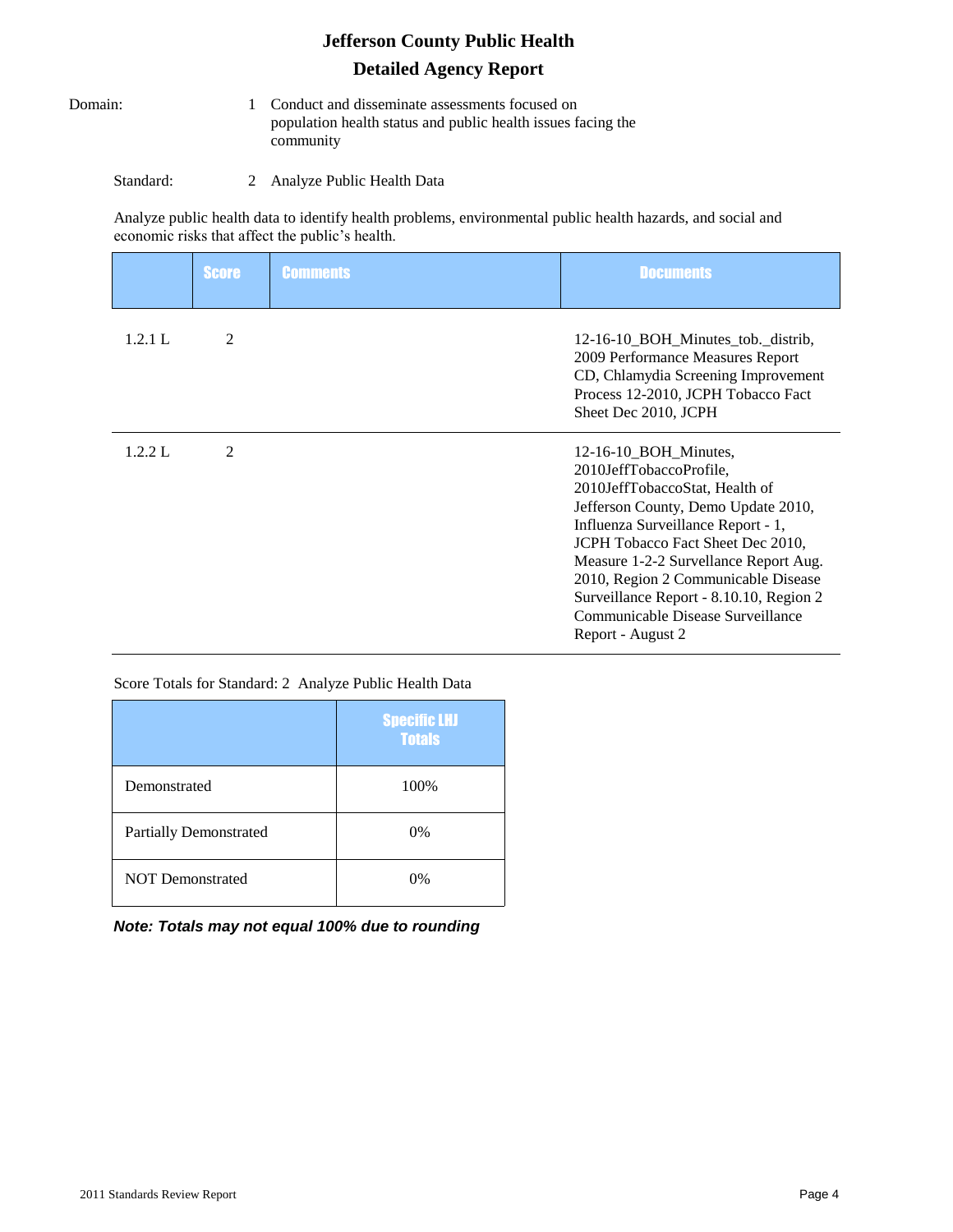Domain: 1 Conduct and disseminate assessments focused on population health status and public health issues facing the community

#### Standard: 3 Use Data for Public Health Action

Provide and use the results of health data analysis to develop recommendations regarding public health policy, processes, programs or interventions.

|         | <b>Score</b>   | <b>Comments</b>                                                                                                                                                                         | <b>Documents</b>                                                                                                                                                                                                                 |
|---------|----------------|-----------------------------------------------------------------------------------------------------------------------------------------------------------------------------------------|----------------------------------------------------------------------------------------------------------------------------------------------------------------------------------------------------------------------------------|
| 1.3.1 L | $\mathfrak{D}$ |                                                                                                                                                                                         | JC SBHC 09-10 Visit Report<br>20100728, 1 10th 1% Evaluation<br>Report 2010 v2, 1 10th 1% Evaluation<br>Report FINAL v2 2009, 2010 March 2<br>Minutes MHSA oversite committee,<br>Data Steering Comm_Goals-Activities-<br>Agenda |
| 1.3.3 L | 2              | Please remove "Draft" from 2009 Report<br>Family support programs doc. The<br>scoring for this measure was based on the<br>documents presented to the BOH at the<br>2010 March meeting. | 2009 Performance Measures Report<br>CD, 2009 Report Family support<br>programs doc, 2009 Report Targeted<br>Clinical Heatlh Performance measures,<br>2010 March BOH Minutes with 2009<br>reports                                 |

Score Totals for Standard: 3 Use Data for Public Health Action

|                               | <b>Specific LHJ</b><br><b>Totals</b> |
|-------------------------------|--------------------------------------|
| Demonstrated                  | 100%                                 |
| <b>Partially Demonstrated</b> | $0\%$                                |
| <b>NOT Demonstrated</b>       | 0%                                   |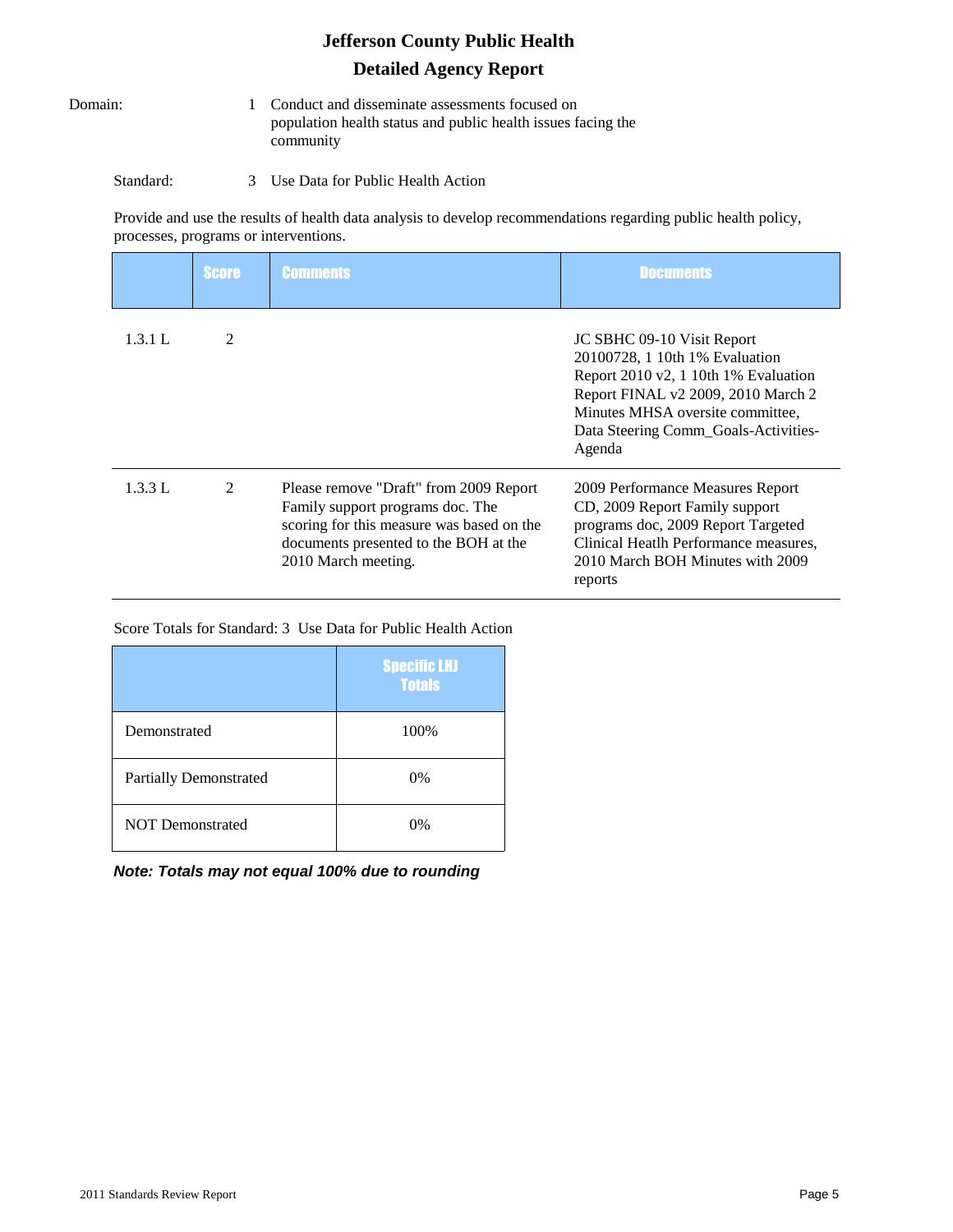- Domain: 2 Investigate health problems and environmental public health hazards to protect the community
	- Standard: 1 Investigate Health Problems and Environmental Public Health Hazards

Conduct timely investigations of health problems and environmental public health hazards in coordination with other governmental agencies and key stakeholders.

|         | <b>Score</b>   | <b>Comments</b> | <b>Documents</b>                                                                                                                                                                                         |
|---------|----------------|-----------------|----------------------------------------------------------------------------------------------------------------------------------------------------------------------------------------------------------|
| 2.1.1 L | $\mathfrak{D}$ |                 | Guidelines Notifiable<br>Conditions_investigate 11-10,<br>Foodborne_Illness_Investigation, AUg<br>2010 FINAL clean air regulation flow<br>chart, Solid Waste SOPs 1-19-2011, SW<br>SOP APPENDIX A 1-2011 |
| 2.1.5 L | $\mathfrak{D}$ |                 | 5930 Official Report July - Dec 2009,<br>5930 Performance Measure 2 Outcome<br>Data Summary 6-2010                                                                                                       |

Score Totals for Standard: 1 Investigate Health Problems and Environmental Public Health Hazards

|                               | <b>Specific LHJ</b><br><b>Totals</b> |
|-------------------------------|--------------------------------------|
| Demonstrated                  | 100%                                 |
| <b>Partially Demonstrated</b> | 0%                                   |
| <b>NOT Demonstrated</b>       | $0\%$                                |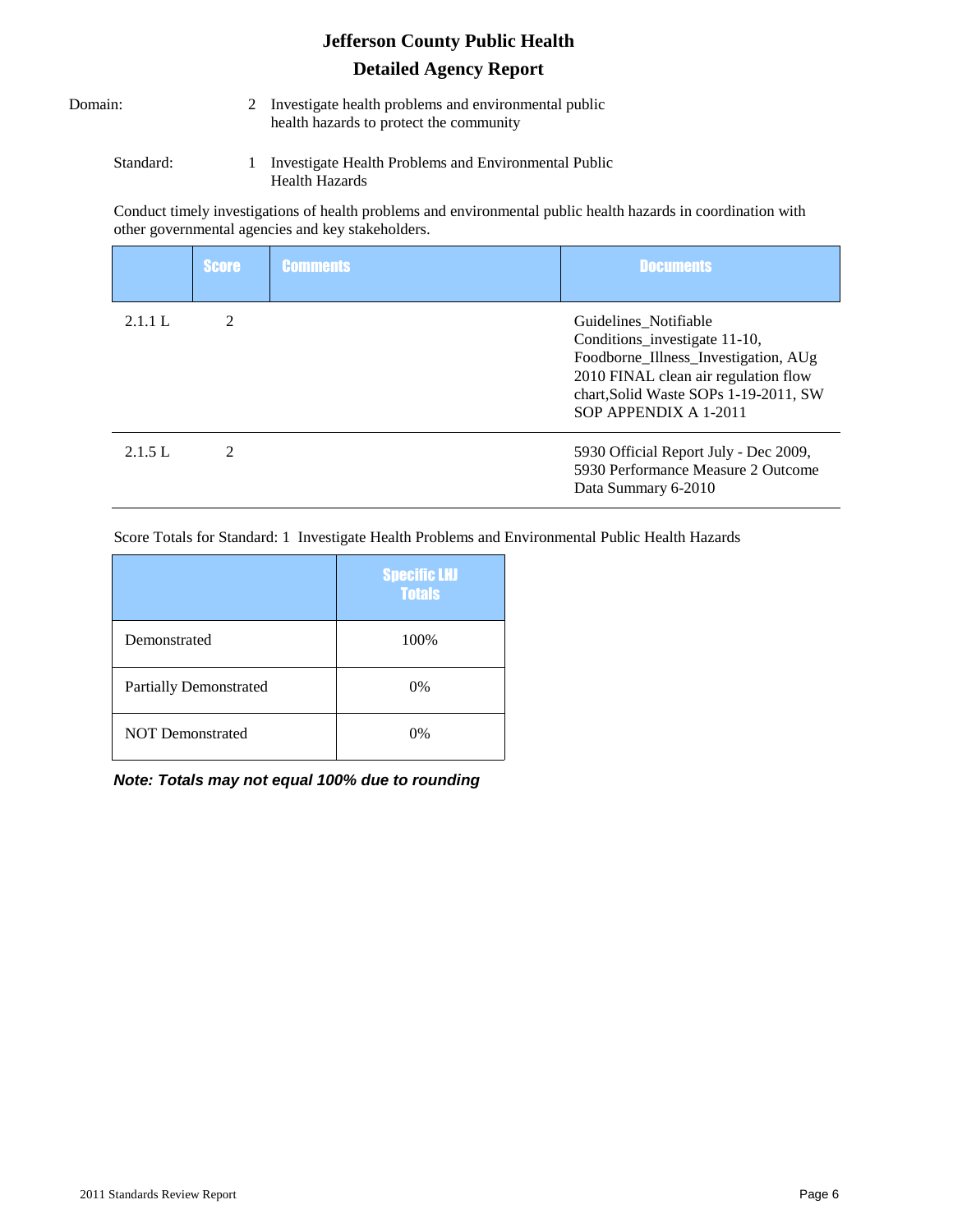| Domain: |  |
|---------|--|
|         |  |

- 2 Investigate health problems and environmental public health hazards to protect the community
- Standard: 2 Contain/Mitigate Health Problems and Environmental Public Health Hazards

Contain/mitigate health problems and environmental public health hazards in coordination with other governmental agencies and key stakeholders

|         | <b>Score Comments</b> | <b>Documents</b>                                                      |
|---------|-----------------------|-----------------------------------------------------------------------|
| 2.2.3 L |                       | 2009 Dec Boil Water 2-8-10, H1N1<br>AAR JCPH, Exercise event log JCPH |

Score Totals for Standard: 2 Contain/Mitigate Health Problems and Environmental Public Health Hazards

|                               | <b>Specific LHJ</b><br><b>Totals</b> |
|-------------------------------|--------------------------------------|
| Demonstrated                  | 100%                                 |
| <b>Partially Demonstrated</b> | 0%                                   |
| <b>NOT Demonstrated</b>       | 0%                                   |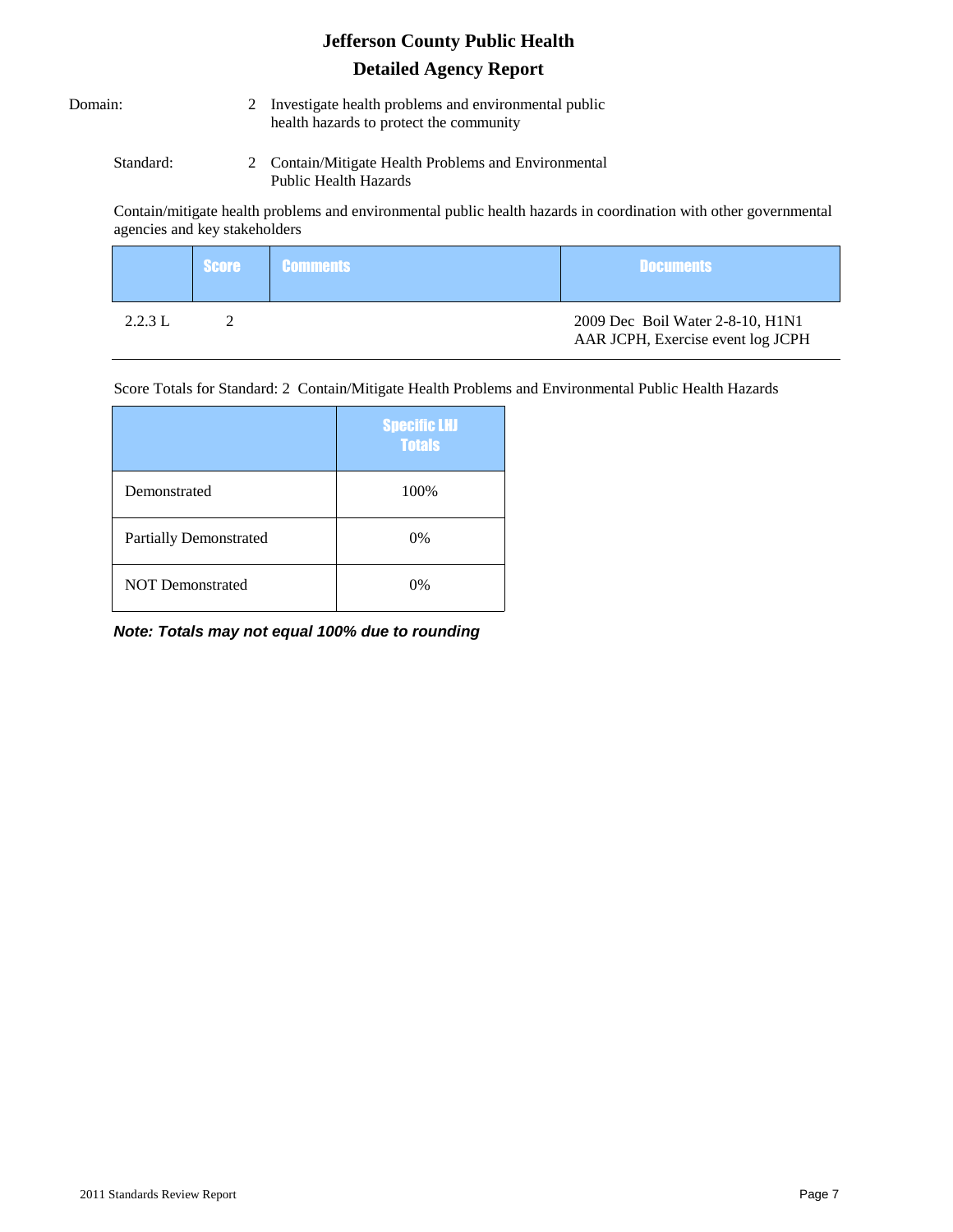Domain: 2 Investigate health problems and environmental public health hazards to protect the community

Standard: 4 Maintain Policies for Communication

Maintain a plan with policies and procedures required for urgent and non-urgent communications.

|  | Score Comments | <b>Documents</b> |
|--|----------------|------------------|
|  |                |                  |

| 2.4.1 L | 2 |                                                                                              | Broadcast Fax 2-8-11, Emergency<br>Community info email, Measure 2-4-1<br>after hours contact web link, PHONE<br>TREE---02-11, R2 ERP App 2<br>(30Dec10) RDO prot, R2 ERP Tab 2A<br>(16Dec10) RDO roster, R2 ERP Tab<br>2B (16Dec10) Notifications UPDATED |
|---------|---|----------------------------------------------------------------------------------------------|------------------------------------------------------------------------------------------------------------------------------------------------------------------------------------------------------------------------------------------------------------|
| 2.4.2 L | 2 | Please ensure that document pages are<br>dated-R2 ERP App 2 (4Aug10) RDO<br>prot             | Broadcast Fax 2-8-11, Jefferson<br><b>SECURES</b> User Account Tracking 10-<br>13-10, R2 ERP App 2 (4Aug10) RDO<br>prot, Jefferson Notifiable Conditions<br>Surveillance Process Improv, Jefferson<br>24-7 after-hours 070409                              |
| 2.4.4 L | 2 | Please ensure that R2 ERP App 5<br>(20Oct10) Risk Communications<br>document includes a date | H1N1 INFLUENZA Web Page, H1N1-<br>homefromschool 9-30-09,<br>Swine_influenza_05-11-09 $(2)$ press<br>release, PHEPR Report Winter 2010,<br>R <sub>2</sub> ERP App 5 (20Oct10) Risk<br>Communications                                                       |

Score Totals for Standard: 4 Maintain Policies for Communication

|                               | <b>Specific LHJ</b><br><b>Totals</b> |
|-------------------------------|--------------------------------------|
| Demonstrated                  | 100%                                 |
| <b>Partially Demonstrated</b> | 0%                                   |
| <b>NOT Demonstrated</b>       | $0\%$                                |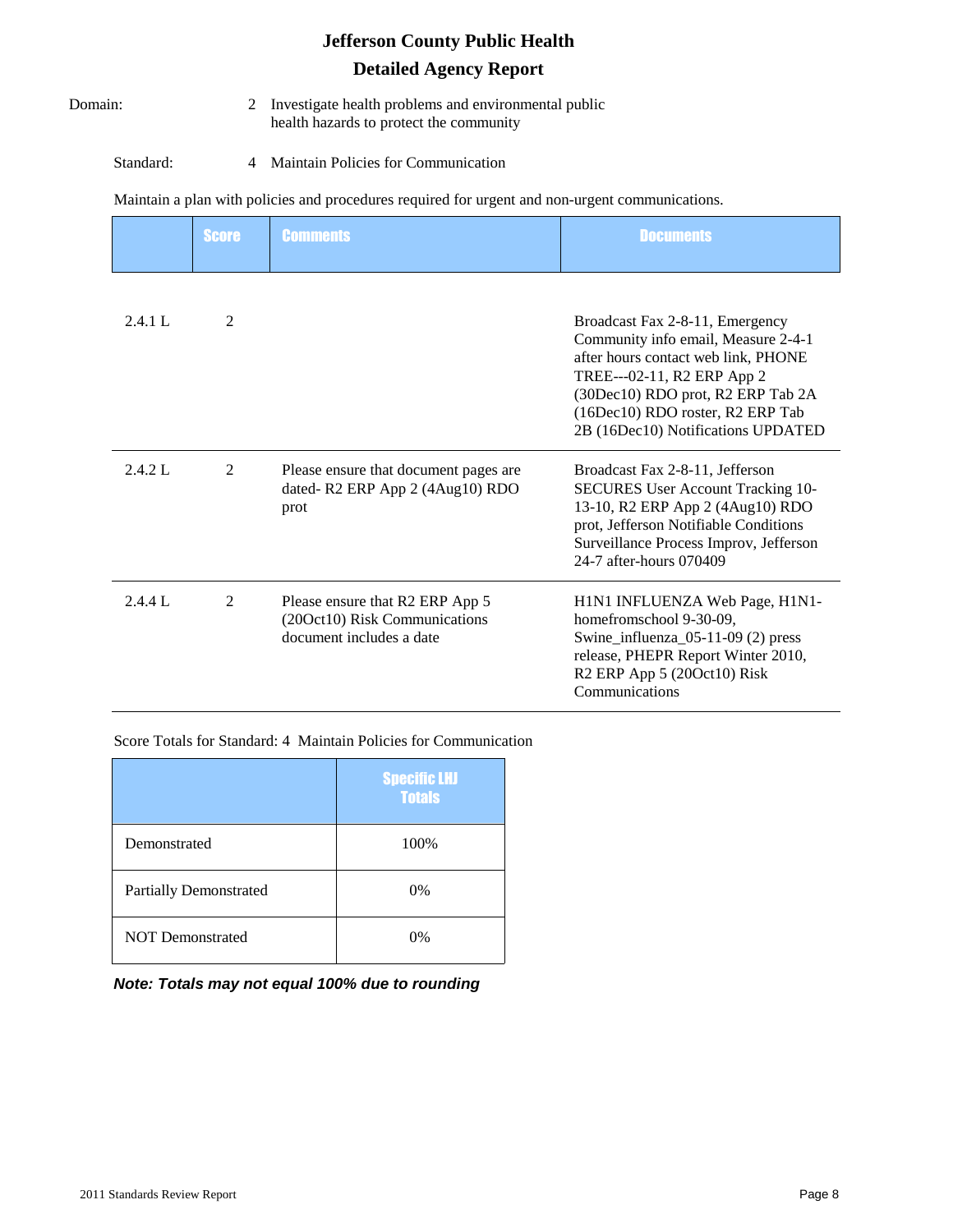Domain: 3 Inform and educate about public health issues and functions

Standard: 1 Provide Prevention and Wellness Policies, Programs, Processes, and Interventions

Provide health education and health promotion policies, programs, processes, and interventions to support prevention and wellness.

|         | <b>Score</b>   | <b>Comments</b>                                                                                                                                                                                   | <b>Documents</b>                                                                                                                                          |
|---------|----------------|---------------------------------------------------------------------------------------------------------------------------------------------------------------------------------------------------|-----------------------------------------------------------------------------------------------------------------------------------------------------------|
| 3.1.1 L | $\mathfrak{D}$ | To strengthen your response to this<br>measure, provide the group or audience<br>that the information targeted, the list<br>information was distributed to and the<br>purpose of the information. | Pess Release #1 Flu 9-9-10, PG Quit<br>Smoke July 2010, 2009 Sept. 9<br>Community Planning update                                                         |
| 3.1.2 L | 2              |                                                                                                                                                                                                   | ProjectAlertJEFFCO2010, Tobacco<br>March 2 2010, Headstart ECAP<br>Convention June 2010, agenda City<br>Council quarterly presentation, Family<br>Support |

Score Totals for Standard: 1 Provide Prevention and Wellness Policies, Programs, Processes, and Interventions

|                               | <b>Specific LHJ</b><br><b>Totals</b> |
|-------------------------------|--------------------------------------|
| Demonstrated                  | 100%                                 |
| <b>Partially Demonstrated</b> | $0\%$                                |
| <b>NOT Demonstrated</b>       | 0%                                   |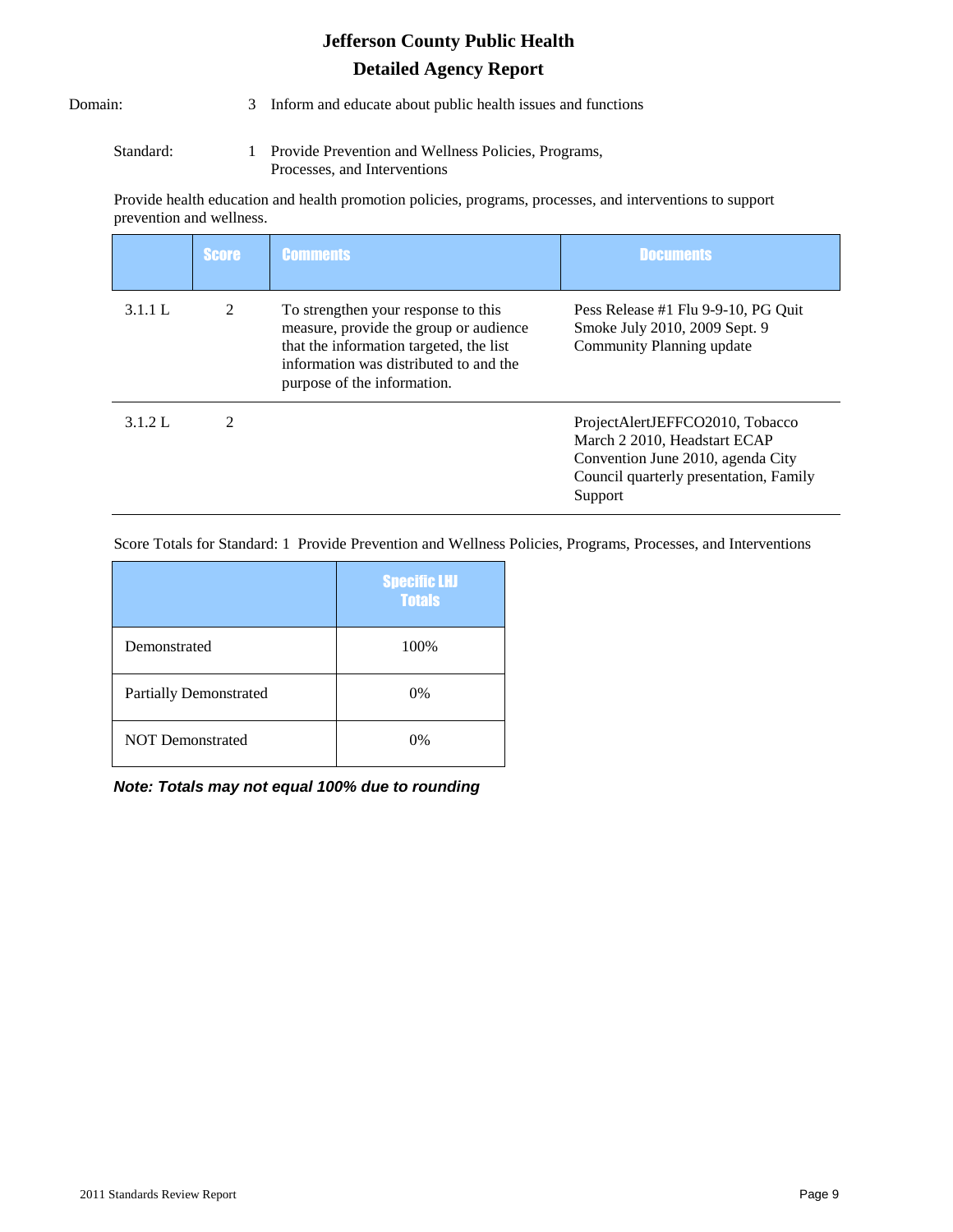| Domain:   | 3              | Inform and educate about public health issues and functions                                                   |                                                                                                                                                                                                                                                                                                                                                                                                                                                                                                                                                                          |  |
|-----------|----------------|---------------------------------------------------------------------------------------------------------------|--------------------------------------------------------------------------------------------------------------------------------------------------------------------------------------------------------------------------------------------------------------------------------------------------------------------------------------------------------------------------------------------------------------------------------------------------------------------------------------------------------------------------------------------------------------------------|--|
| Standard: | $\mathfrak{D}$ | Communicate Information on Public Health Issues and<br><b>Functions</b>                                       |                                                                                                                                                                                                                                                                                                                                                                                                                                                                                                                                                                          |  |
|           |                | Provide information on public health issues and functions through multiple methods to a variety of audiences. |                                                                                                                                                                                                                                                                                                                                                                                                                                                                                                                                                                          |  |
|           | <b>Score</b>   | <b>Comments</b>                                                                                               | <b>Documents</b>                                                                                                                                                                                                                                                                                                                                                                                                                                                                                                                                                         |  |
| 3.2.3 L   | 2              | Please add date to the Risk<br><b>Communication Plan</b>                                                      | R <sub>2</sub> ERP App 5 (20Oct10) Risk<br>Communications                                                                                                                                                                                                                                                                                                                                                                                                                                                                                                                |  |
| 3.2.4 L   | $\overline{2}$ |                                                                                                               | 3.2.4 food websht rest inspect, JCPH 24<br>hr. contact, Business Polution<br>Prevention Programs, CD Services,<br>Community Health Programs-Services,<br>Contact JCPH, EH Ordinance & Fee<br>Schedule, EH-WQ Programs, Example-<br>Link to CDC, Food Laws-Codes-Regs,<br>Immunization Services, JCPH CD<br>information, JCPH Notifiable<br>Conditions contact, Onsite Code,<br>Regulation - Sewage Management Plan,<br>Solid Waste Regs-Enforcement,<br>TobaccoRegWebsite, web news rel -<br>harbor closure-toxins, web news res-<br>TLCforseptics.Tobacco stake holders |  |

Score Totals for Standard: 2 Communicate Information on Public Health Issues and Functions

|                               | <b>Specific LHJ</b><br><b>Totals</b> |
|-------------------------------|--------------------------------------|
| Demonstrated                  | 100%                                 |
| <b>Partially Demonstrated</b> | $0\%$                                |
| <b>NOT Demonstrated</b>       | $0\%$                                |

*Note: Totals may not equal 100% due to rounding*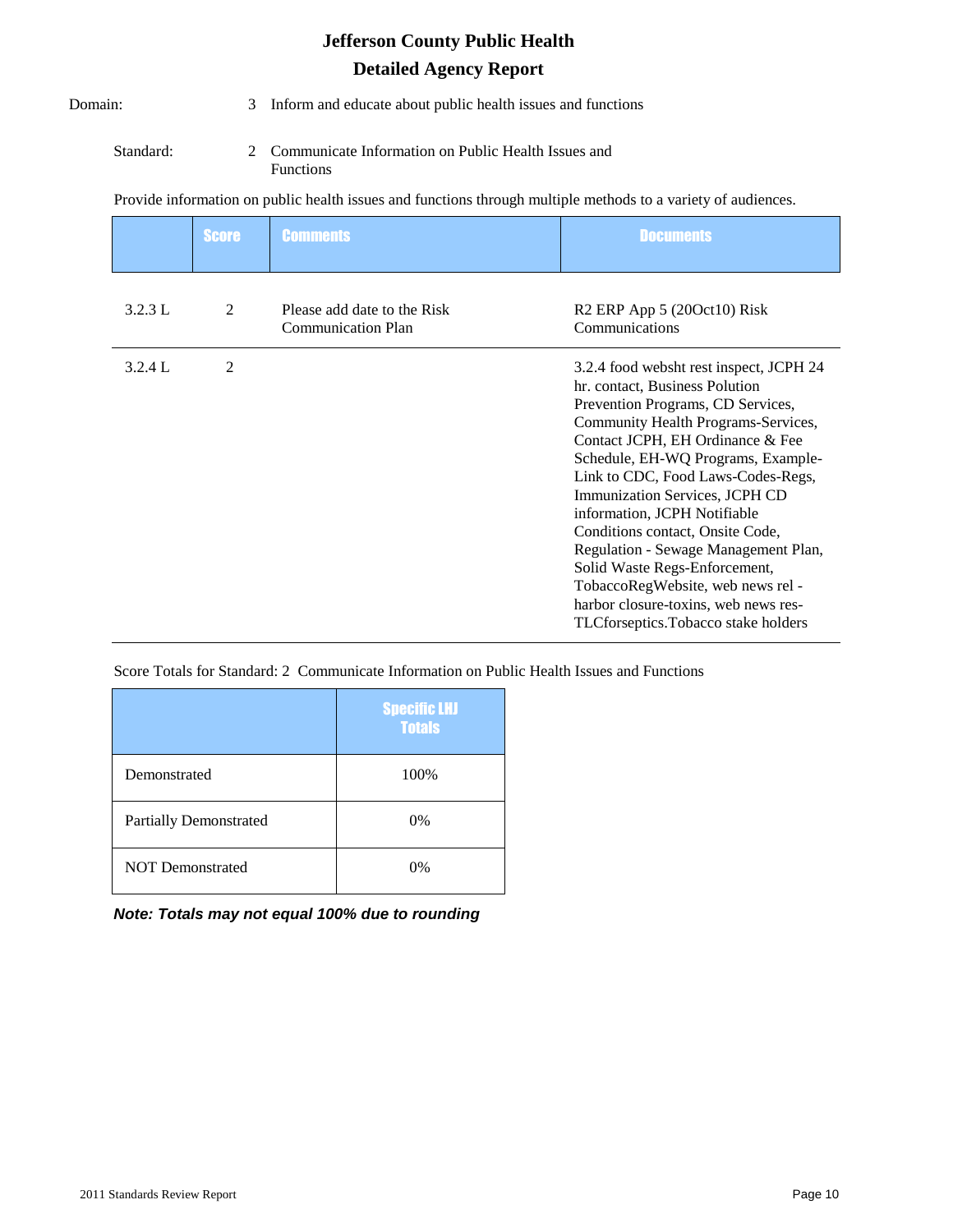- Domain: 4 Engage with the community to identify and address health problems
	- Standard: 1 Engage the Public Health System and the Community in Identifying and Addressing Health Problems

the public health system and the community in identifying and addressing health problems through an ongoing, collaborative process.

|         | Score | <b>Comments</b> | <b>Documents</b>                                                                                                                                                                                   |
|---------|-------|-----------------|----------------------------------------------------------------------------------------------------------------------------------------------------------------------------------------------------|
| 4.1.1 L |       |                 | CommunityTaskForceonDrugs,<br>Healthy Youth Coalition, SBHC<br>Interlocal Agreement, Healthy Youth<br>One list of members, Healthy Youth<br>Two list of members, Participants<br>Standard review 4 |

Score Totals for Standard: 1 Engage the Public Health System and the Community in Identifying and Addressing H  $14.1 P<sub>max</sub> 1.1$ 

|                               | <b>Specific LHJ</b><br><b>Totals</b> |
|-------------------------------|--------------------------------------|
| Demonstrated                  | 100%                                 |
| <b>Partially Demonstrated</b> | $0\%$                                |
| <b>NOT Demonstrated</b>       | $0\%$                                |

*Note: Totals may not equal 100% due to rounding*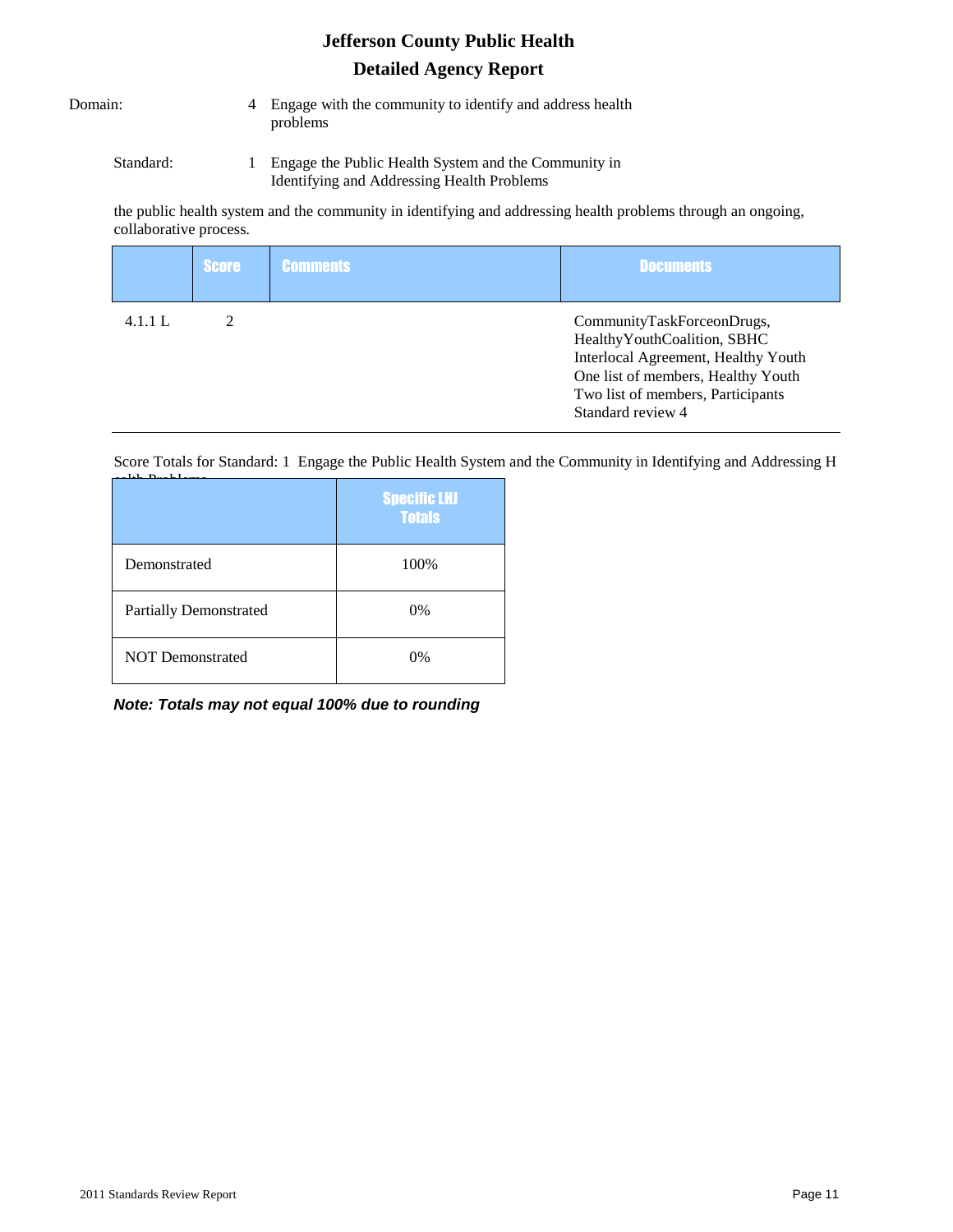| Domain: |  |
|---------|--|
|         |  |

Domain: 4 Engage with the community to identify and address health problems

#### Standard: 2 Engage the Community to Promote Policies to Improve the Public's Health

Promote understanding of and support for policies and strategies that will improve the public's health.

|         | <b>Score</b>  | <b>Comments</b> | <b>Documents</b>                                                                                                                                                                                                                                                     |
|---------|---------------|-----------------|----------------------------------------------------------------------------------------------------------------------------------------------------------------------------------------------------------------------------------------------------------------------|
| 4.2.1 L | $\mathcal{D}$ |                 | BOH minutes 2010 Jan 21 final, Comm<br>Assessment-Invitation Letter, Contact<br>list_Data Steering Comm, family<br>support program survey results for<br>BOH, Health of Jefferson County,<br>Demo Update 2010, Health of Jefferson<br>County, MH Sub Use Update 2010 |

Score Totals for Standard: 2 Engage the Community to Promote Policies to Improve the Public's Health

|                               | <b>Specific LHJ</b><br><b>Totals</b> |
|-------------------------------|--------------------------------------|
| Demonstrated                  | 100%                                 |
| <b>Partially Demonstrated</b> | $0\%$                                |
| <b>NOT Demonstrated</b>       | 0%                                   |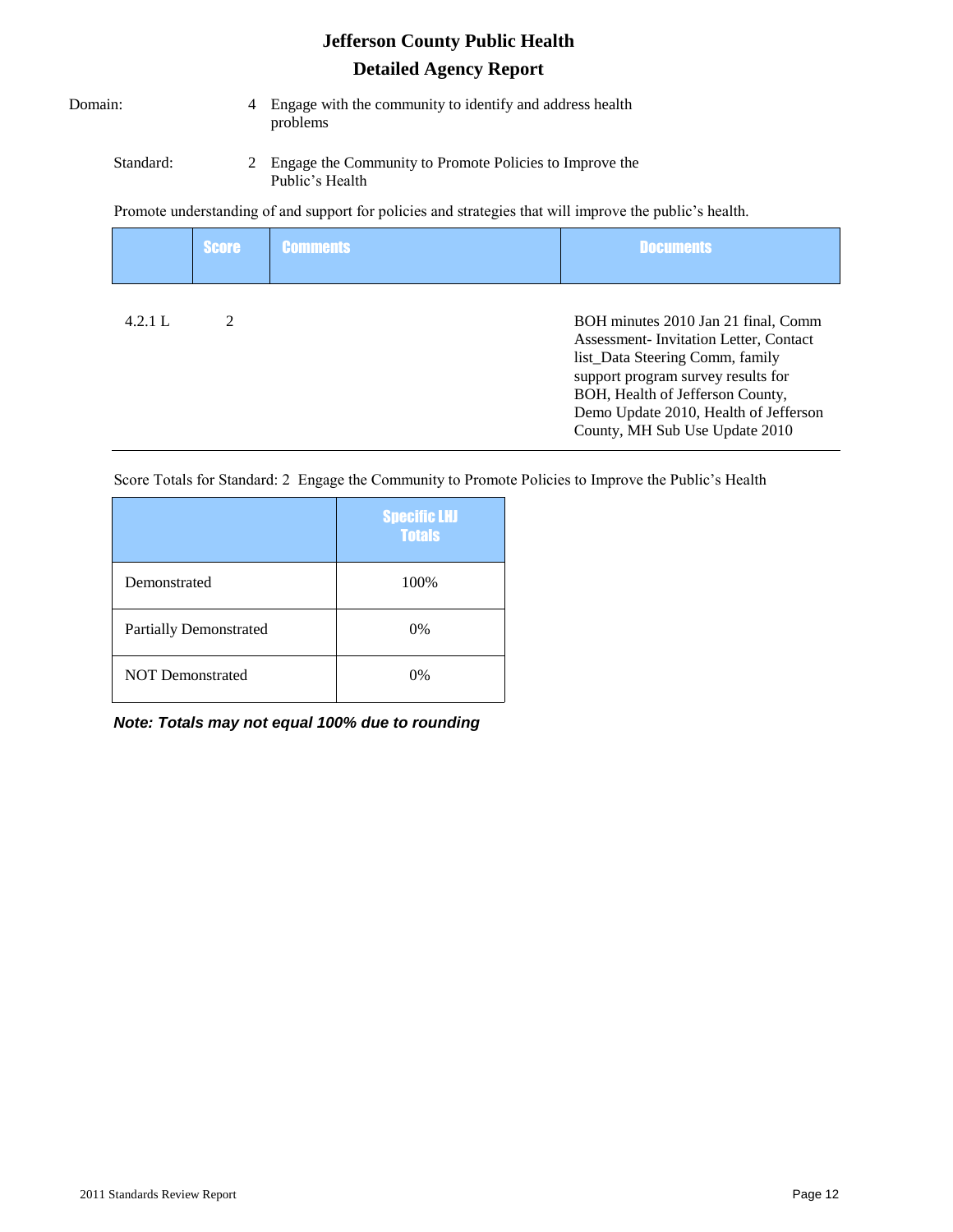Domain: 5 Develop public health policies and plans

Standard: 2 Develop and Implement a Strategic Plan

#### Develop and implement a health department organizational strategic plan.

|         | <b>Score</b>   | <b>Comments</b> | <b>Documents</b>                                                                                                                                                                                                                                                                                                                                                                                                                                                                                             |
|---------|----------------|-----------------|--------------------------------------------------------------------------------------------------------------------------------------------------------------------------------------------------------------------------------------------------------------------------------------------------------------------------------------------------------------------------------------------------------------------------------------------------------------------------------------------------------------|
| 5.2.2 L | 2              |                 | 2011 CD Performance Measures plan<br>with 2009 actuals, 2011 Family Health<br>planned performance measures, 2011<br>Population and Prevention performance<br>measures, 2011 Targeted Clinical<br>Heatlh Performance measures,<br>2011EHDrinkWtrPerfmeas.<br>2011EHFood, OSS 10-11 Plnd perform<br>meas, SW performance measures 2011,<br>http://www.jeffersoncountypublichealth.<br>org/index.php?about-jcph,<br>http://www.jeffersoncountypublichealth.<br>org/pdf/Strategic%20Plan%20FINAL%<br>2004-11.pdf |
| 5.2.3 L | $\overline{2}$ |                 | 2009 Performance Measures Report<br>CD, 2009 report<br>actualEHFoodPerfMeas, 2009 Report<br>Family support programs, 2009 Pop.<br>Prevention performance measures,<br>2009 Targeted Clinical Heatlh<br>Performance measures, 2010 March<br><b>BOH Minutes with 2009</b><br>reports2009EHDrinkWtrPerfmeas_YR<br>END REPORT, 2011EHFood, OSS 09<br>report, perform meas, SW performance<br>measures 2009 report                                                                                                |

Score Totals for Standard: 2 Develop and Implement a Strategic Plan

|                               | <b>Specific LHJ</b><br><b>Totals</b> |
|-------------------------------|--------------------------------------|
| Demonstrated                  | 100%                                 |
| <b>Partially Demonstrated</b> | $0\%$                                |
| <b>NOT Demonstrated</b>       | $0\%$                                |

*Note: Totals may not equal 100% due to rounding*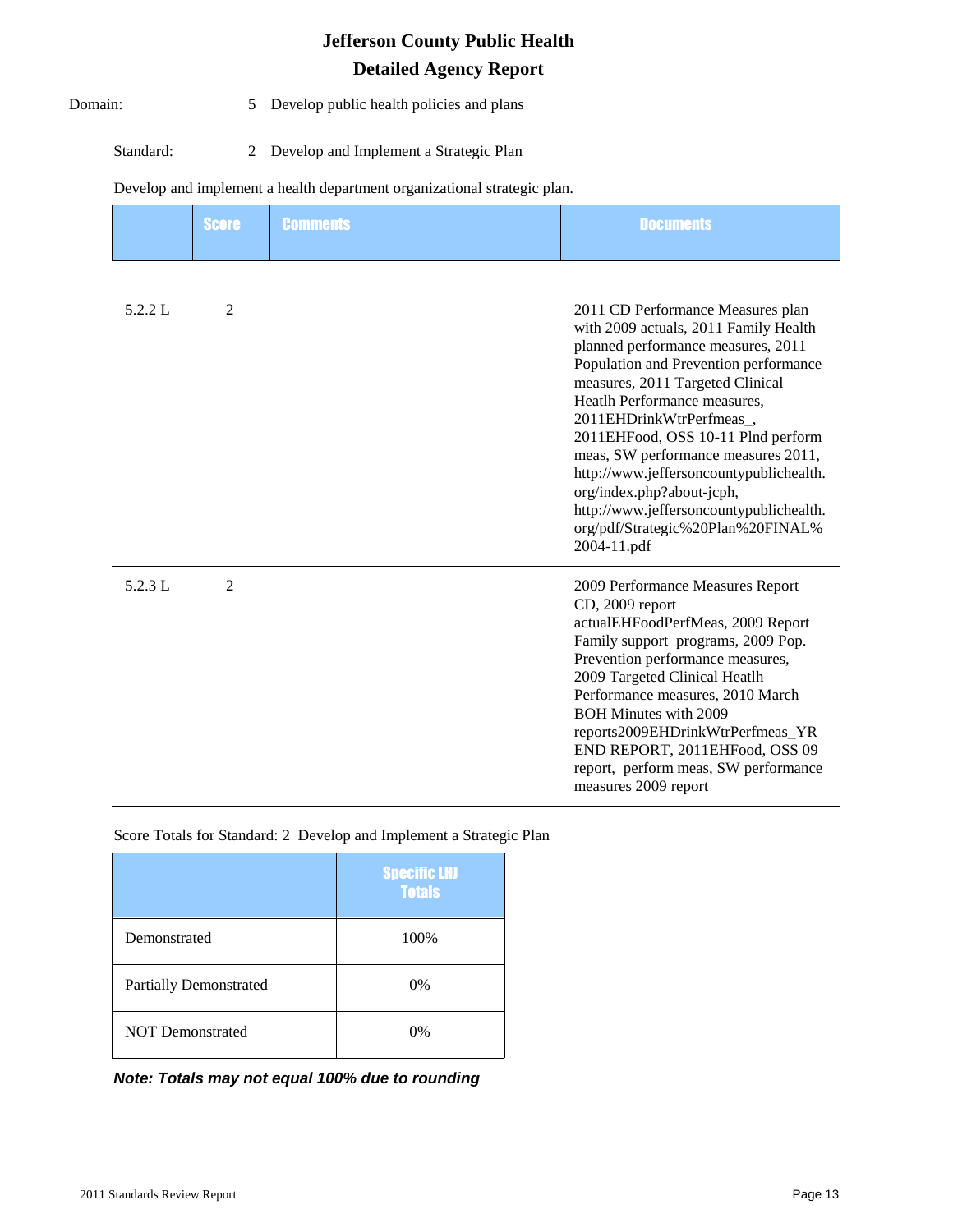Domain: 5 Develop public health policies and plans

#### Standard: 4 Maintain All Hazards/Emergency Response Plan

#### Maintain All Hazards/Emergency Response Plan (ERP).

|         | <b>Score</b>   | <b>Comments</b> | <b>Documents</b>                                                                                                                                                                                                                                                                                                                                                                                       |
|---------|----------------|-----------------|--------------------------------------------------------------------------------------------------------------------------------------------------------------------------------------------------------------------------------------------------------------------------------------------------------------------------------------------------------------------------------------------------------|
| 5.4.2 L | $\mathfrak{D}$ |                 | R2ERP Tab1A(Oct10)ICS, R2ERP<br>Rec. of Rev. (Dec10), R2 ERP App 5<br>(200ct10) Risk Comm, R2 ERP<br>Chapter I - Intro (5Dec10), R2 ERP<br>Chapter III (20Oct10) COOP, R2 ERP<br>Tab 7BSNS, R2<br>ERPCh.IV(Nov10)Train. Ex, R2<br>ERPTabIVA (Nov10)Ex.Sch, R2ERP<br>App.1(Oct10) ECC,<br>R2ERPA7(10)Em.Med.Re,<br>R2ERPApp7Medical Res, PIO-Press<br>Releases 02-11, JCPH H1N1 AAR 4-<br>$23-10$ final |

Score Totals for Standard: 4 Maintain All Hazards/Emergency Response Plan

|                               | <b>Specific LHJ</b><br><b>Totals</b> |
|-------------------------------|--------------------------------------|
| Demonstrated                  | 100%                                 |
| <b>Partially Demonstrated</b> | $0\%$                                |
| <b>NOT Demonstrated</b>       | 0%                                   |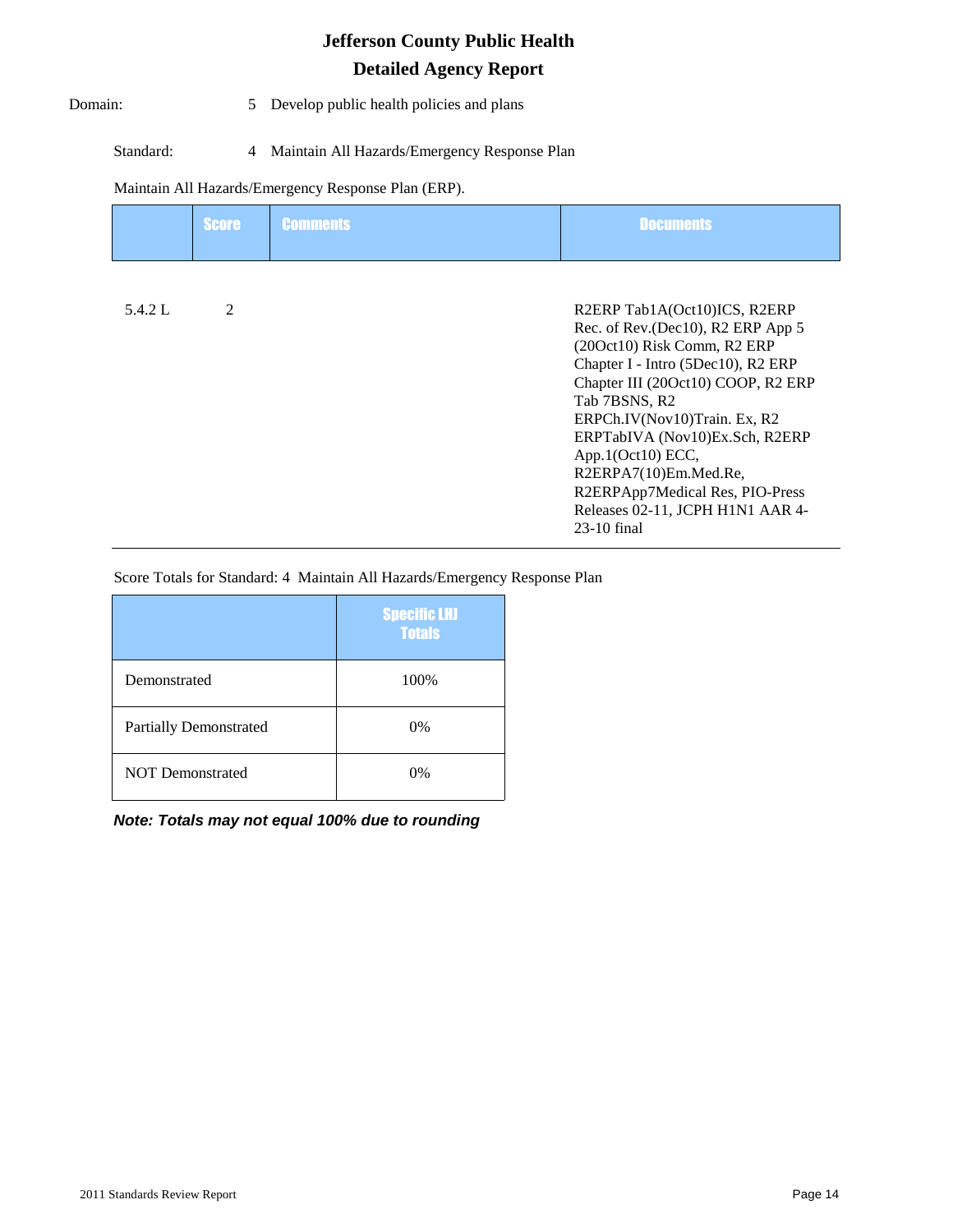#### Domain: 6 Enforce public health laws and regulations

Standard: 2 Educate About Public Health Laws

Educate individuals and organizations on the meaning, purpose, and benefit of public health laws and how to comply.

|         | <b>Score</b> | <b>Comments</b> | <b>Documents</b>                                                                                                                                                                                                                                                                                                                                                                                            |
|---------|--------------|-----------------|-------------------------------------------------------------------------------------------------------------------------------------------------------------------------------------------------------------------------------------------------------------------------------------------------------------------------------------------------------------------------------------------------------------|
| 6.2.2 L | 2            |                 | Food safety, Onsite Sewage Program,<br>TobaccoRegulations & Enforcement,<br>Standard 6-2-2 Web links, Mailing list<br>for Food tobacco newsletter, Jefferson<br>County Code on Internet Website,<br>Jefferson County Code on Internet<br>Website, Food Safety Tobacco News<br>july 2010 PLUS, 6.2.3 food websht<br>rules & guide, jefferson_I-<br>901_checklist, Youth Access postcard<br>tobacco retailers |
| 6.2.3 L | 2            |                 | Food contact lst, Food newsletter 2010,<br>Food O&M 1st letter 2009,                                                                                                                                                                                                                                                                                                                                        |

#### Score Totals for Standard: 2 Educate About Public Health Laws

|                               | <b>Specific LHJ</b><br><b>Totals</b> |
|-------------------------------|--------------------------------------|
| Demonstrated                  | 100%                                 |
| <b>Partially Demonstrated</b> | $0\%$                                |
| <b>NOT Demonstrated</b>       | $0\%$                                |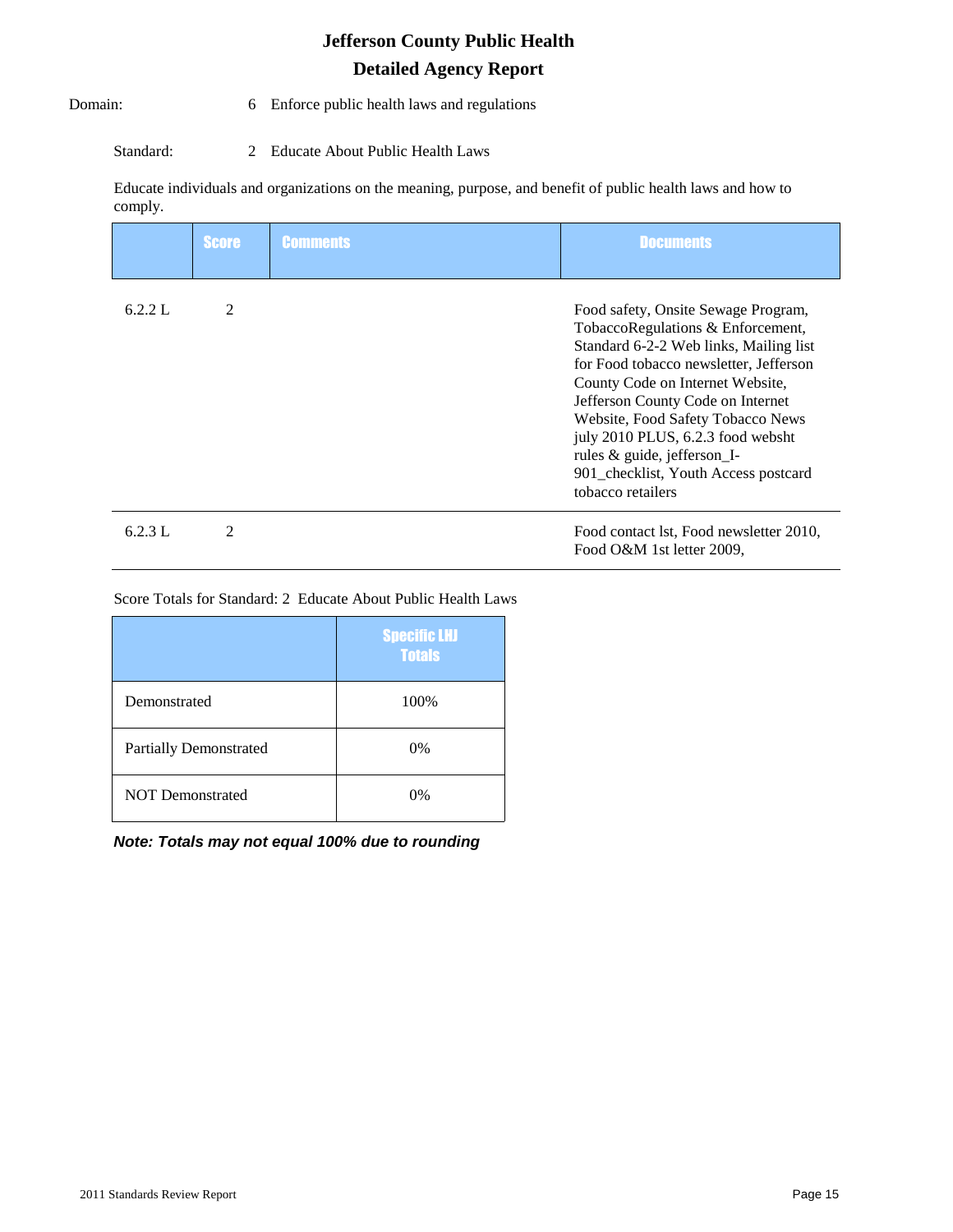#### Domain: 6 Enforce public health laws and regulations

Standard: 3 Conduct Enforcement Activities

Conduct and monitor enforcement activities for which the agency has the authority and coordinate notification of violations among appropriate agencies.

|         | <b>Score</b>   | <b>Comments</b> | <b>Documents</b>                                                                                                                                                                                                                      |
|---------|----------------|-----------------|---------------------------------------------------------------------------------------------------------------------------------------------------------------------------------------------------------------------------------------|
| 6.3.1 L | 2              |                 | Authority for SW Enf, Destruction<br>Potentially Haz Foods, Emergency<br>Drinking water Guidelines, Jefferson<br>CleanIndoorAirOrd, MANUAL OF<br>PROTOCOL FC, Sept 2010<br>FINALclean airregflow chart, Solid<br>Waste SOPs 1-19-2011 |
| 6.3.2 L | 2              |                 | AUg 2010 FINAL clean air regulation<br>flow chart, Permitted Facilities log                                                                                                                                                           |
| 6.3.3 L | 2              |                 | HepA Enforcement Activities, tobacco<br>compliance check, 2009 May BOH<br>hearing, AUg 2010 FINAL clean air<br>regulation flow chart                                                                                                  |
| 6.3.4 L | $\overline{2}$ |                 | 2010 Standards Review for Solid Waste<br>Enforcement, SW performance<br>measures 2010-2-11-10                                                                                                                                         |

Score Totals for Standard: 3 Conduct Enforcement Activities

|                               | <b>Specific LHJ</b><br><b>Totals</b> |
|-------------------------------|--------------------------------------|
| Demonstrated                  | 100%                                 |
| <b>Partially Demonstrated</b> | 0%                                   |
| <b>NOT Demonstrated</b>       | $0\%$                                |

|  | Note: Totals may not equal 100% due to rounding |  |  |  |  |  |  |  |  |
|--|-------------------------------------------------|--|--|--|--|--|--|--|--|
|--|-------------------------------------------------|--|--|--|--|--|--|--|--|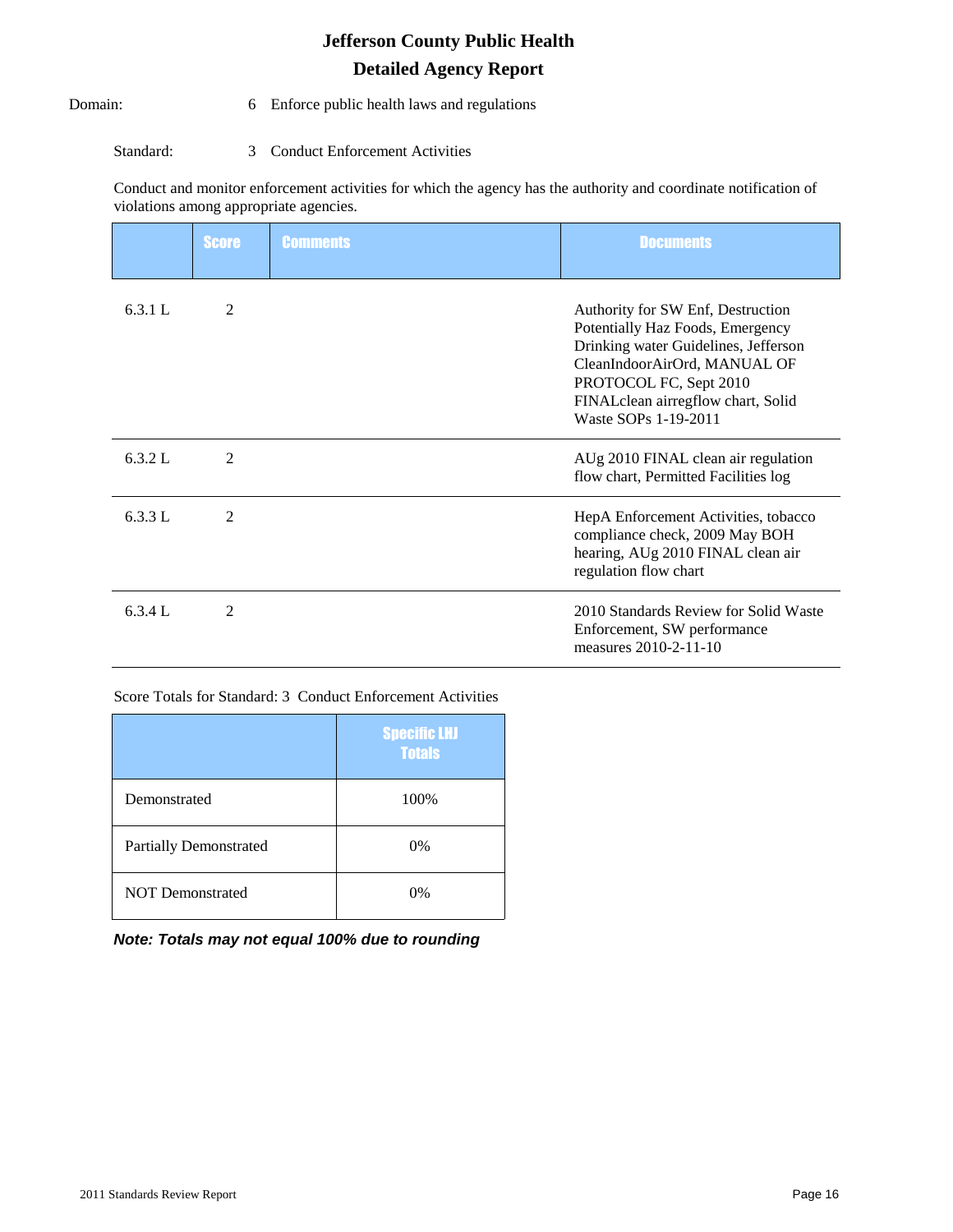Domain: 7 Promote strategies to improve access to healthcare services

Standard: 2 Implement Strategies to Improve Access to Healthcare Services

### Identify and implement strategies to improve access to healthcare services.

|         | <b>Score</b> | <b>Comments</b> | <b>Documents</b>                                                                                              |
|---------|--------------|-----------------|---------------------------------------------------------------------------------------------------------------|
| 7.2.1 L |              |                 | Health Care access Agenda and minutes<br>email Nov. 2010, Dec. 2010<br>Interagency mtg. on Health care Access |

#### Score Totals for Standard: 2 Implement Strategies to Improve Access to Healthcare Services

|                               | <b>Specific LHJ</b><br><b>Totals</b> |
|-------------------------------|--------------------------------------|
| Demonstrated                  | 100%                                 |
| <b>Partially Demonstrated</b> | $0\%$                                |
| <b>NOT Demonstrated</b>       | $0\%$                                |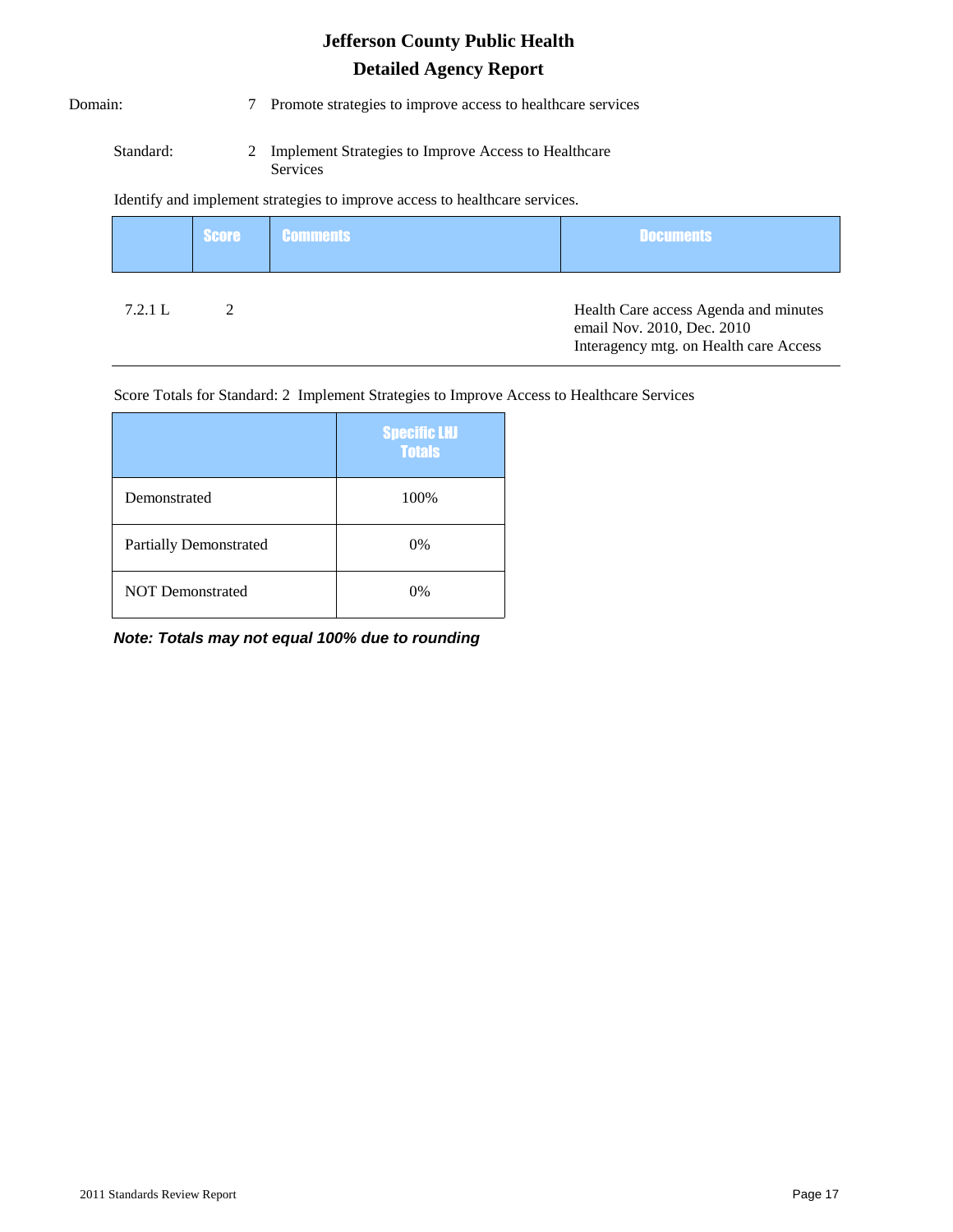Domain: 8 Maintain a competent public health workforce

Standard: 2 Maintain a Competent Public Health Workforce

Assess staff competencies and address gaps by enabling organizational and individual training and development opportunities.

|         | <b>Score</b> | <b>Comments</b>                                                                                                                                                                                                                                       | <b>Documents</b>                                                                                                                                                                                                                                                                                                                                                                                                                                                         |
|---------|--------------|-------------------------------------------------------------------------------------------------------------------------------------------------------------------------------------------------------------------------------------------------------|--------------------------------------------------------------------------------------------------------------------------------------------------------------------------------------------------------------------------------------------------------------------------------------------------------------------------------------------------------------------------------------------------------------------------------------------------------------------------|
| 8.2.1 L | 2            |                                                                                                                                                                                                                                                       | <b>EMPLOYEE PERFORMANCE</b><br>EVALUATION REPORT, JCPH-<br>PERF_REVIEW_FORM_06-26-08,<br>Jefferson County personnel manual<br>2009, 2011 Evaluations sorted by next<br>evaluation due date, Example -<br>personnel Evaluation FORM<br><b>EMPLOYEE PERFORMANCE</b><br>EVALUATION REPORT, JCPH-<br>PERF_REVIEW_FORM_06-26-08,<br>Jefferson County personnel manual<br>2009, 2011 Evaluations sorted by next<br>evaluation due date, Example -<br>personnel Evaluation FORM |
| 8.2.3 L | 1            | Examples found include Supervisory and<br>Growing People Potential IV: An<br>Institute for Managers and Supervisors,<br>In order to fully demonstrate, content<br>needs to be defined- agenda, training<br>materials or certifications of completion. | Employee Training 2008-2011                                                                                                                                                                                                                                                                                                                                                                                                                                              |

Score Totals for Standard: 2 Maintain a Competent Public Health Workforce

|                               | <b>Specific LHJ</b><br><b>Totals</b> |
|-------------------------------|--------------------------------------|
| Demonstrated                  | 50%                                  |
| <b>Partially Demonstrated</b> | 50%                                  |
| <b>NOT Demonstrated</b>       | 0%                                   |

|  |  |  | Note: Totals may not equal 100% due to rounding |
|--|--|--|-------------------------------------------------|
|  |  |  |                                                 |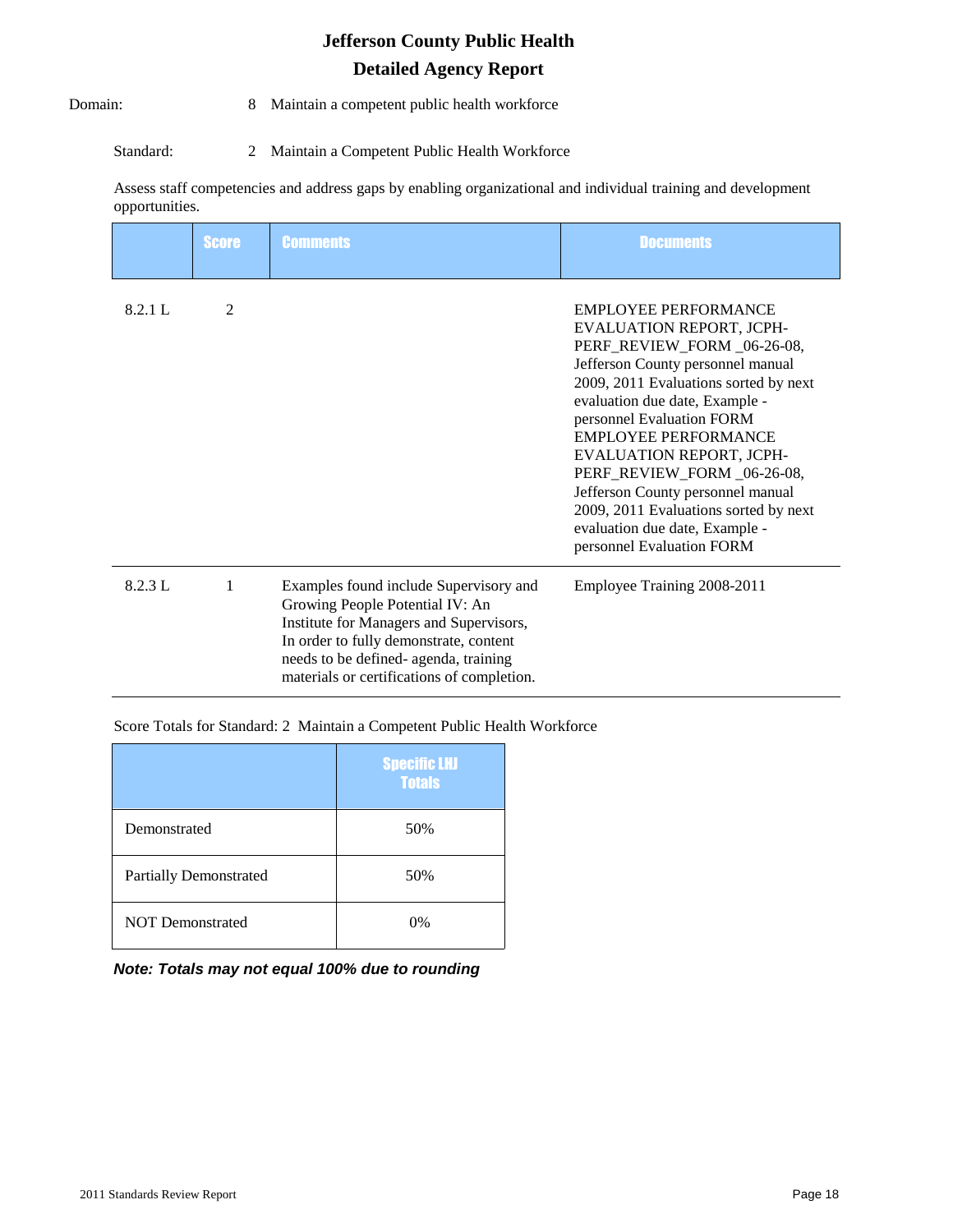|              |           |                | <b>Jefferson County Public Health</b>                                                                     |                                                                                                                                                                                                                                              |  |  |  |
|--------------|-----------|----------------|-----------------------------------------------------------------------------------------------------------|----------------------------------------------------------------------------------------------------------------------------------------------------------------------------------------------------------------------------------------------|--|--|--|
|              |           |                | <b>Detailed Agency Report</b>                                                                             |                                                                                                                                                                                                                                              |  |  |  |
| Domain:<br>9 |           |                | Evaluate and continuously improve processes, programs,<br>and interventions                               |                                                                                                                                                                                                                                              |  |  |  |
|              | Standard: | 1              | Evaluate the Effectiveness of Public Health Processes,<br>Programs, and Interventions                     |                                                                                                                                                                                                                                              |  |  |  |
|              |           |                | Evaluate public health processes, programs, and interventions provided by the agency and its contractors. |                                                                                                                                                                                                                                              |  |  |  |
|              |           | <b>Score</b>   | <b>Comments</b>                                                                                           | <b>Documents</b>                                                                                                                                                                                                                             |  |  |  |
|              | 9.1.3 L   | 2              |                                                                                                           | 2009 Report Family support programs<br>doc, 2009 Communicable Disease<br>Performance Measures plan, 2009<br>Performance Measures Report CD<br>2009 Performance Measures Report<br>CD, 2009 Communicable Disease<br>Performance Measures plan |  |  |  |
|              | 9.1.4 L   | $\overline{2}$ |                                                                                                           | 2011 CD Performance Measures plan<br>with 2009 actuals, 2011 Family Health<br>planned performance measures<br>2011 CD Performance Measures plan<br>with 2009 actuals                                                                         |  |  |  |

Score Totals for Standard: 1 Evaluate the Effectiveness of Public Health Processes, Programs, and Interventions

|                               | <b>Specific LHJ</b><br><b>Totals</b> |
|-------------------------------|--------------------------------------|
| Demonstrated                  | 100%                                 |
| <b>Partially Demonstrated</b> | 0%                                   |
| <b>NOT Demonstrated</b>       | 0%                                   |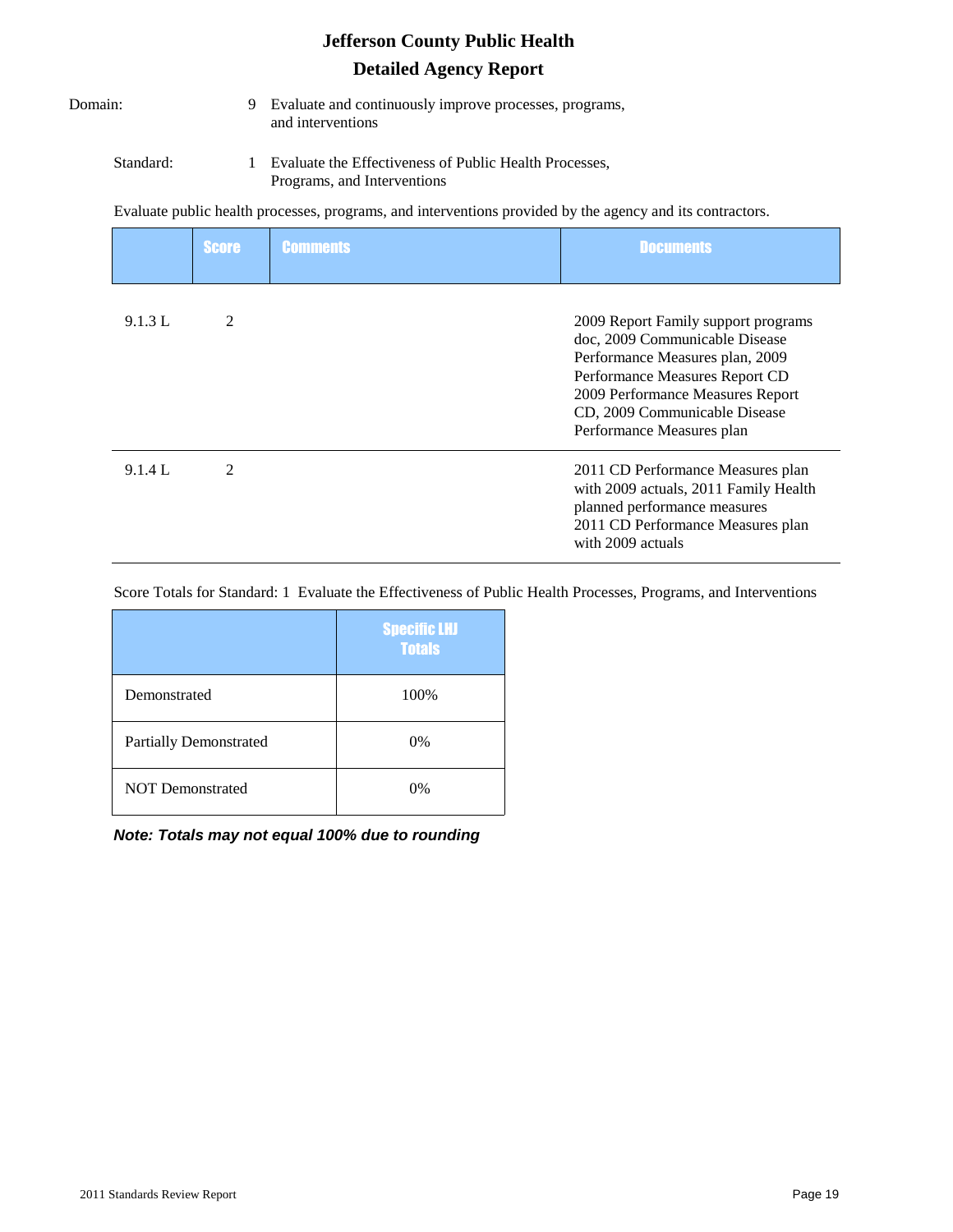Domain: 9 Evaluate and continuously improve processes, programs, and interventions

Standard: 2 Implement Quality Improvement

Implement quality improvement of public health processes, programs, and interventions.

|         | <b>Score</b> | <b>Comments</b>                                                                   | <b>Documents</b>                                                                                                                                                                           |
|---------|--------------|-----------------------------------------------------------------------------------|--------------------------------------------------------------------------------------------------------------------------------------------------------------------------------------------|
| 9.2.2 L |              | Unable to verify QI activities specifically<br>related to QA Chart Review Policy. | Chlamydia Screening Improvement<br>Process 12-2010, Quality Assurance<br>Chart Review 01-10                                                                                                |
| 9.2.3 L | 2            |                                                                                   | Email regarding QI Training Julia<br>Danskin attended 11, QItraining signin,<br>Quality Improvement Policy, 02 10 11<br>General Staff Meeting Notes, Employee<br><b>Training 2008-2011</b> |

#### Score Totals for Standard: 2 Implement Quality Improvement

|                               | <b>Specific LHJ</b><br><b>Totals</b> |
|-------------------------------|--------------------------------------|
| Demonstrated                  | 50%                                  |
| <b>Partially Demonstrated</b> | 50%                                  |
| <b>NOT Demonstrated</b>       | $0\%$                                |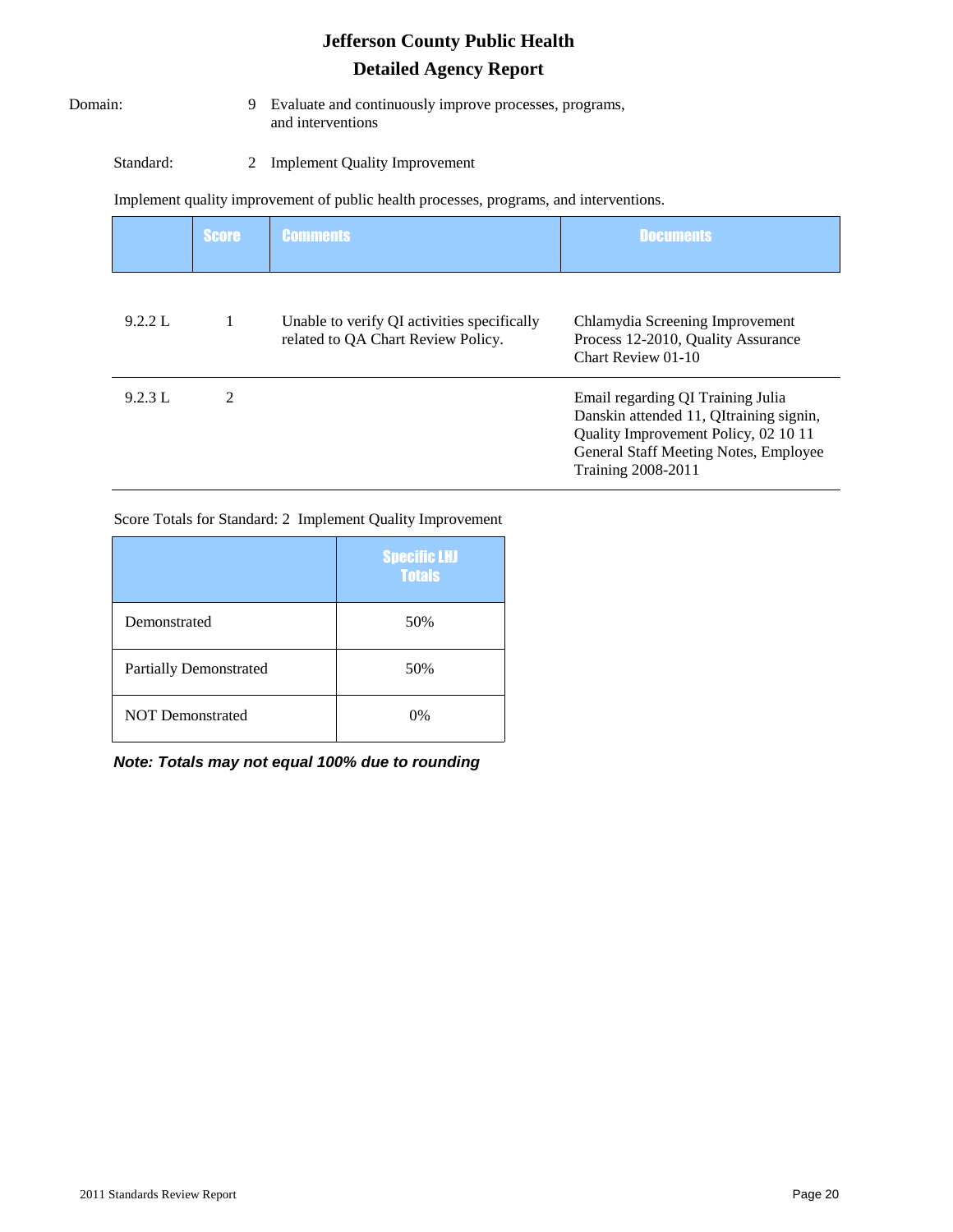# Program: Food Safety

| <b>Domain</b><br><b>Standard</b><br><b>Measure</b> | <b>Measure</b>                                                                                                                                                                                           | <b>Score</b>   | <b>Comments</b> | <b>Documents</b>                                                                                                                                                                                                                                                | <b>Exemplary</b><br><b>Documents</b>                                                                        |
|----------------------------------------------------|----------------------------------------------------------------------------------------------------------------------------------------------------------------------------------------------------------|----------------|-----------------|-----------------------------------------------------------------------------------------------------------------------------------------------------------------------------------------------------------------------------------------------------------------|-------------------------------------------------------------------------------------------------------------|
| 6.2.3 L                                            | Provide education to regulated entities regarding<br>their responsibilities and methods to achieve full<br>compliance with applicable laws                                                               | $\overline{2}$ |                 | Food contact lst, Food<br>newsletter 2010, Food<br>O&M 1st letter 2009,                                                                                                                                                                                         |                                                                                                             |
| 6.3.1 L                                            | Maintain current written procedures and protocols<br>for conducting enforcement actions                                                                                                                  | $\overline{2}$ |                 | Authority for SW Enf,<br><b>Destruction Potentially</b><br>Haz Foods, Emergency<br>Drinking water<br>Guidelines, Jefferson<br>CleanIndoorAirOrd,<br><b>MANUAL OF</b><br>PROTOCOL FC, Sept<br>2010 FINALclean<br>airregflow chart, Solid<br>Waste SOPs 1-19-2011 | <b>MANUAL OF</b><br>PROTOCOL FC, Sept<br>2010 FINALclean<br>airregflow chart, Solid<br>Waste SOPs 1-19-2011 |
| 6.3.2 L                                            | Conduct inspection activities of regulated entities<br>according to mandated frequency and/or a risk<br>analysis method that guides the frequency and<br>scheduling of inspections of regulated entities | $\overline{2}$ |                 | AUg 2010 FINAL<br>clean air regulation<br>flow chart, Permitted<br>Facilities log                                                                                                                                                                               |                                                                                                             |
| 6.3.3 L                                            | Conduct enforcement activities and follow up on<br>complaints according to procedures and protocols<br>for both routine and emergency situations                                                         | $\overline{2}$ |                 | HepA Enforcement<br>Activities, tobacco<br>compliance check,<br>2009 May BOH<br>hearing, AUg 2010<br>FINAL clean air<br>regulation flow chart                                                                                                                   | AUg 2010 FINAL<br>clean air regulation<br>flow chart                                                        |
| 6.3.4 L                                            | Conduct analysis of complaints, violations and<br>enforcement activities to determine patterns, trends,<br>compliance and effectiveness                                                                  | $\overline{2}$ |                 | 2010 Standards Review<br>for Solid Waste<br>Enforcement, SW<br>performance measures<br>2010-2-11-10                                                                                                                                                             |                                                                                                             |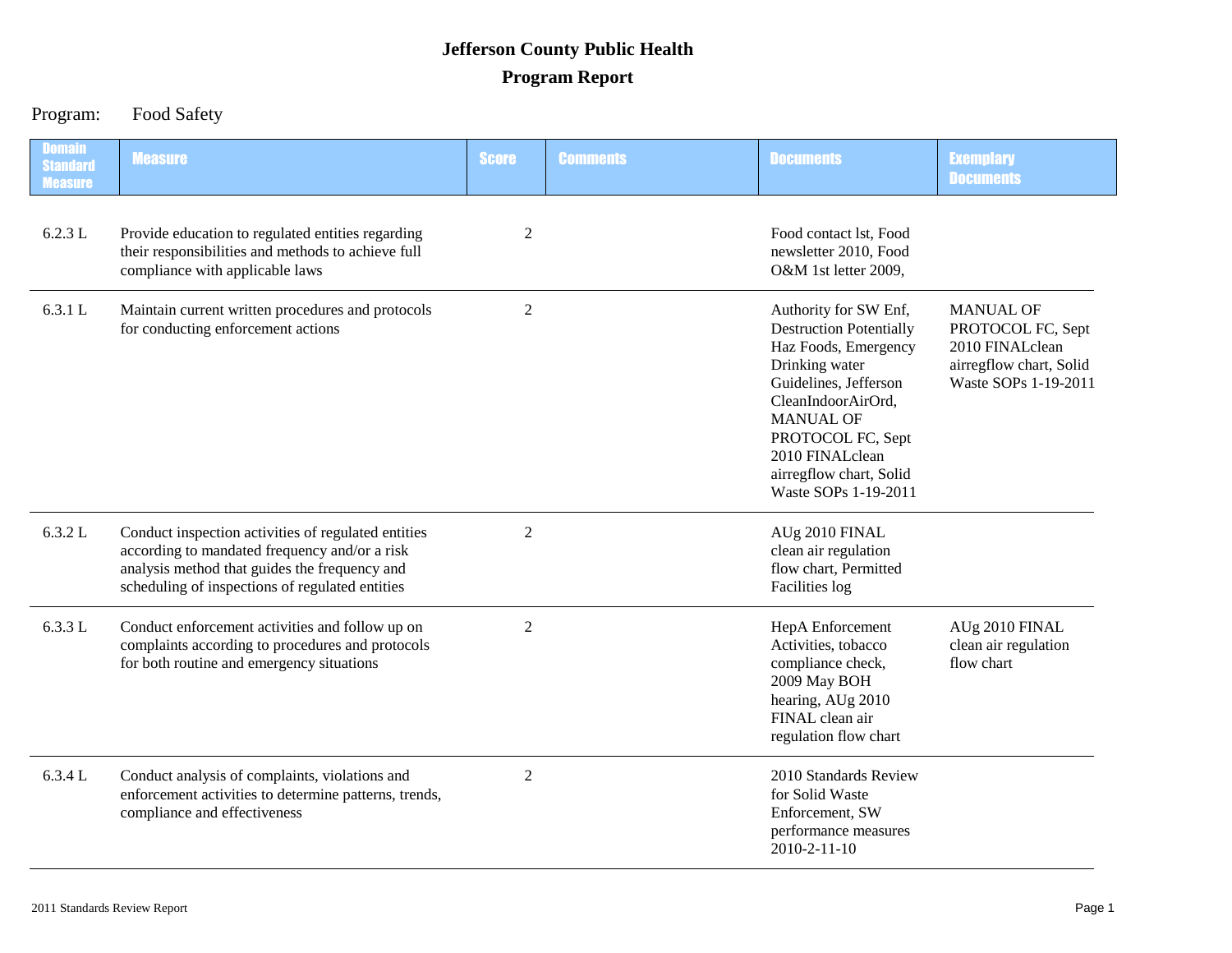Program: Food Safety

| <b>Domain</b><br><b>Standard</b><br><b>Measure</b> | <b>Measure</b>                                                                                    | <b>Score</b>   | <b>Comments</b> | <b>Documents</b>                                                                                                                                                                                                                                                            | <b>Exemplary</b><br><b>Documents</b> |
|----------------------------------------------------|---------------------------------------------------------------------------------------------------|----------------|-----------------|-----------------------------------------------------------------------------------------------------------------------------------------------------------------------------------------------------------------------------------------------------------------------------|--------------------------------------|
| 8.2.1 L                                            | Complete performance evaluations and<br>improvement/training plans                                | $\overline{c}$ |                 | <b>EMPLOYEE</b><br><b>PERFORMANCE</b><br><b>EVALUATION</b><br>REPORT, JCPH-<br>PERF_REVIEW_FOR<br>M _06-26-08, Jefferson<br>County personnel<br>manual 2009, 2011<br>Evaluations sorted by<br>next evaluation due<br>date, Example -<br>personnel Evaluation<br><b>FORM</b> |                                      |
| 9.1.3 L                                            | Establish goals, objectives and performance<br>measures for processes, programs and interventions | $\overline{2}$ |                 | 2009 Report Family<br>support programs doc,<br>2009 Communicable<br>Disease Performance<br>Measures plan, 2009<br><b>Performance Measures</b><br>Report CD                                                                                                                  |                                      |
| 9.1.4 L                                            | Monitor performance measures for processes,<br>programs and interventions                         | $\mathfrak{2}$ |                 | 2011 CD Performance<br>Measures plan with<br>2009 actuals, 2011<br>Family Health planned<br>performance measures                                                                                                                                                            |                                      |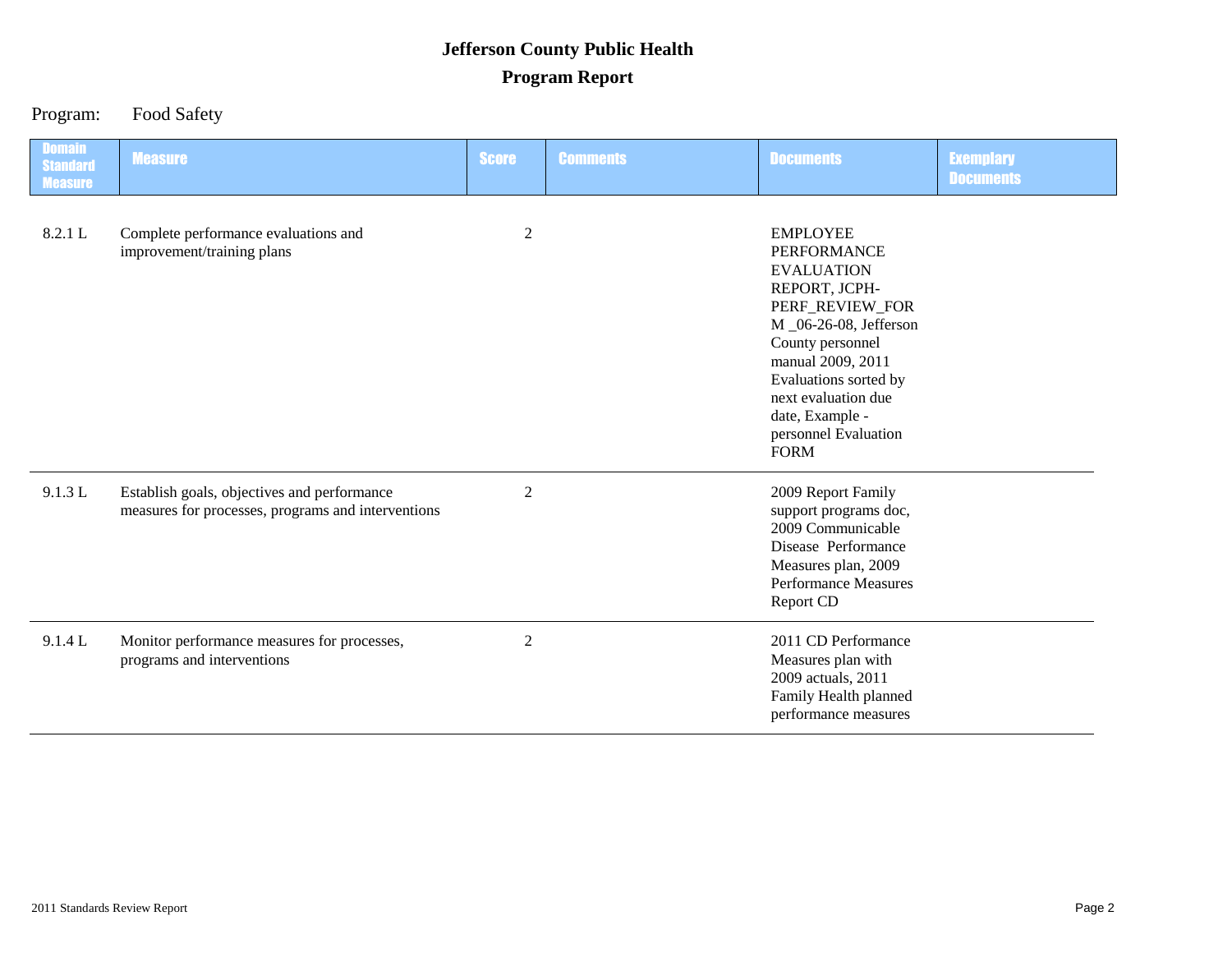### Program: Food Safety

| <b>Domain</b><br><b>Measure</b><br>Standard <sup>1</sup><br><b>Measure</b> | <b>Score</b> | la consegue de la facta<br><b>GUINNIGHTS</b> | <b>POCULICIII</b> S | <b>Contract of the Second Contract of the Second Contract of the Second Contract of the Second Contract of the Second</b><br><b>Exemplary</b><br>— воопшонко |
|----------------------------------------------------------------------------|--------------|----------------------------------------------|---------------------|--------------------------------------------------------------------------------------------------------------------------------------------------------------|
|----------------------------------------------------------------------------|--------------|----------------------------------------------|---------------------|--------------------------------------------------------------------------------------------------------------------------------------------------------------|

Score Total for: Food Safety

|                               | <b>Specific LHJ</b><br><b>Totals</b> |
|-------------------------------|--------------------------------------|
| Demonstrated                  | 100%                                 |
| <b>Partially Demonstrated</b> | 0%                                   |
| <b>NOT Demonstrated</b>       | 0%                                   |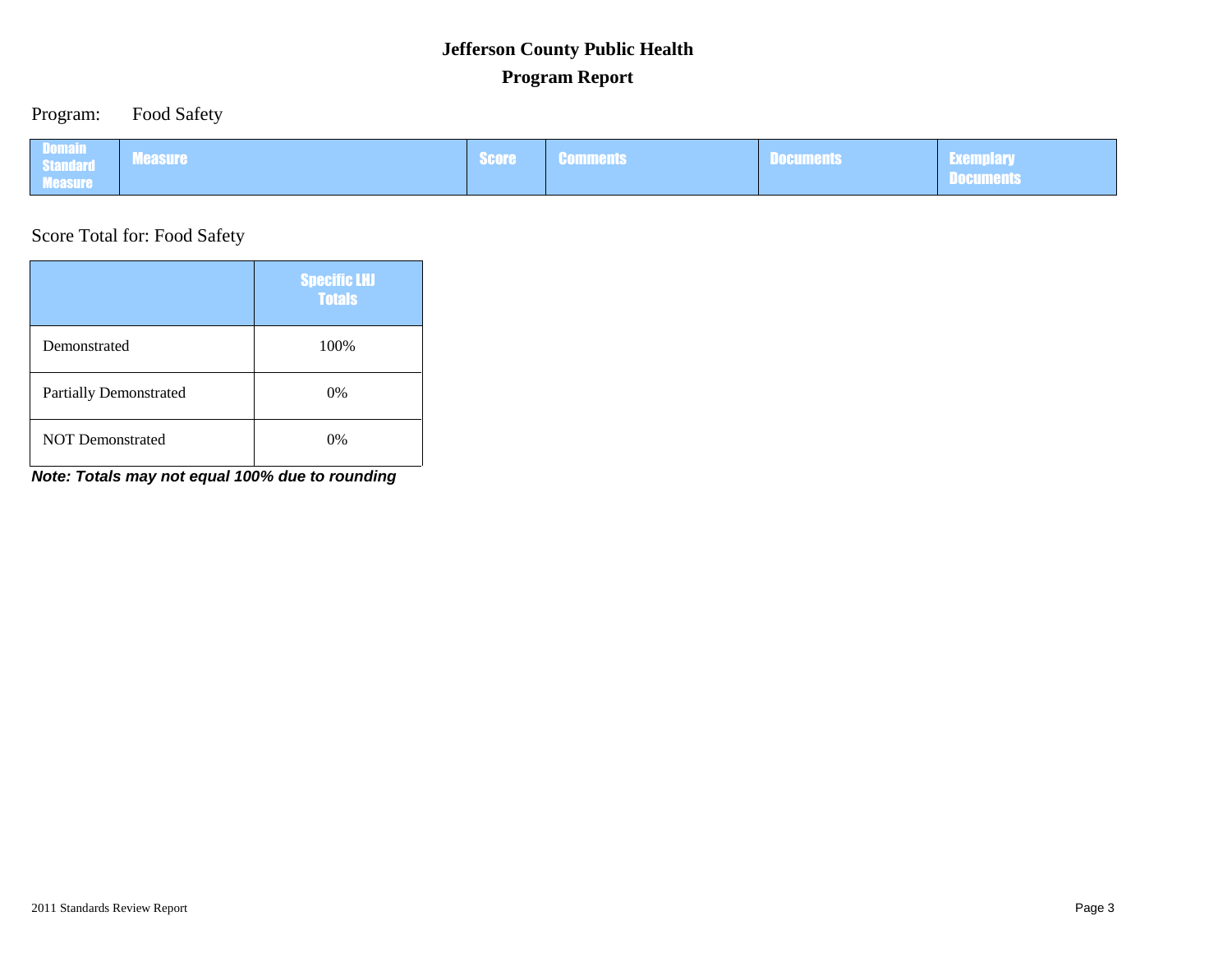### Program: Immunizations

| <b>Domain</b><br><b>Standard</b><br><b>Measure</b> | <b>Measure</b>                                                                                    | <b>Score</b>   | <b>Comments</b> | <b>Documents</b>                                                                                                                                                                                                                                                            | <b>Exemplary</b><br><b>Documents</b> |
|----------------------------------------------------|---------------------------------------------------------------------------------------------------|----------------|-----------------|-----------------------------------------------------------------------------------------------------------------------------------------------------------------------------------------------------------------------------------------------------------------------------|--------------------------------------|
| 8.2.1 L                                            | Complete performance evaluations and<br>improvement/training plans                                | $\mathbf{2}$   |                 | <b>EMPLOYEE</b><br><b>PERFORMANCE</b><br><b>EVALUATION</b><br>REPORT, JCPH-<br>PERF_REVIEW_FOR<br>M _06-26-08,<br>Jefferson County<br>personnel manual 2009,<br>2011 Evaluations<br>sorted by next<br>evaluation due date,<br>Example - personnel<br><b>Evaluation FORM</b> |                                      |
| 9.1.3 L                                            | Establish goals, objectives and performance<br>measures for processes, programs and interventions | $\overline{2}$ |                 | 2009 Performance<br>Measures Report CD,<br>2009 Communicable<br>Disease Performance<br>Measures plan                                                                                                                                                                        |                                      |
| 9.1.4 L                                            | Monitor performance measures for processes,<br>programs and interventions                         | $\overline{2}$ |                 | 2011 CD Performance<br>Measures plan with<br>2009 actuals                                                                                                                                                                                                                   |                                      |